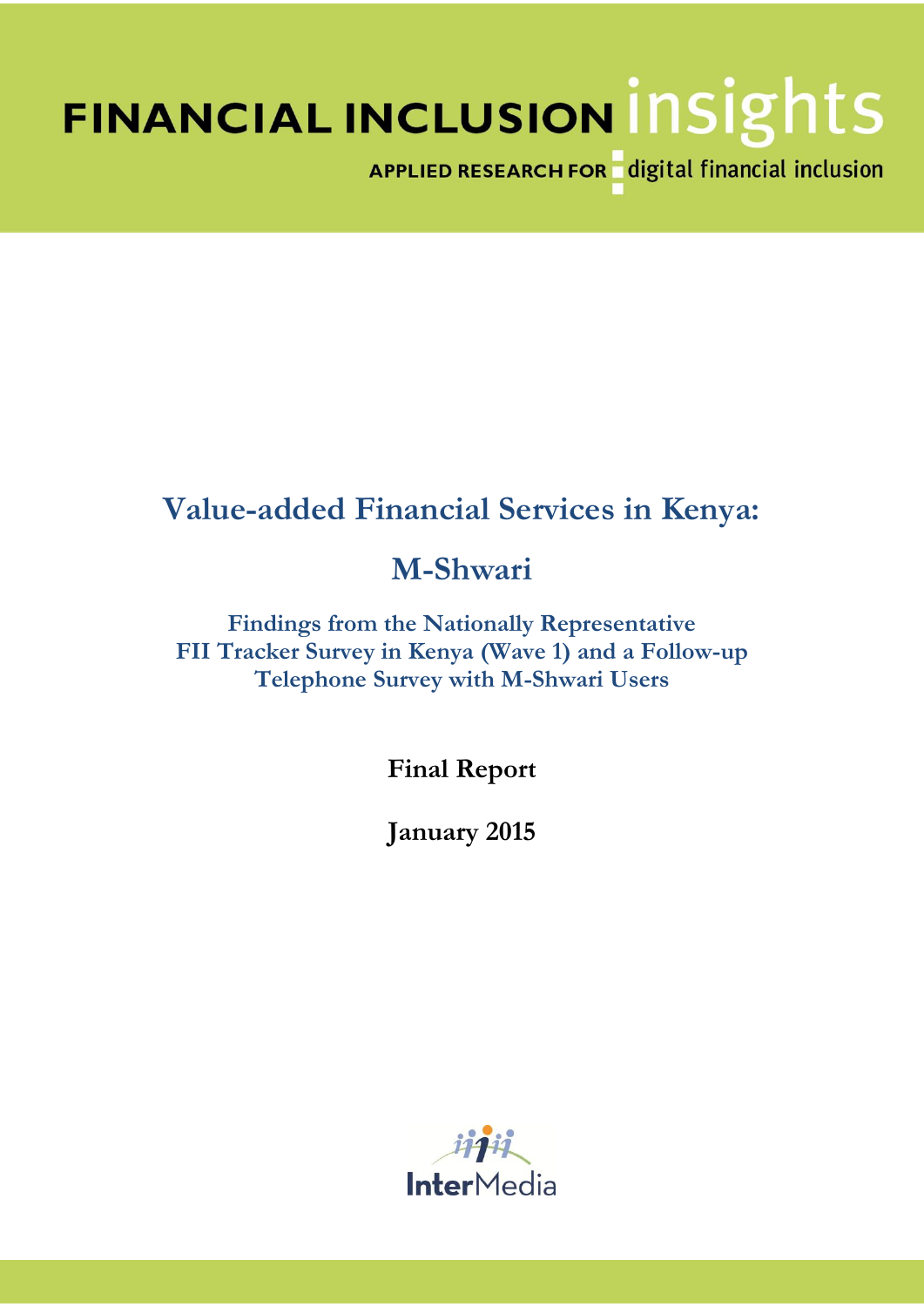## **About the Financial Inclusion Insights Program**

#### **Putting the User Front and Center**

Since 2007, when Kenya's Safaricom launched the popular M-PESA mobile money service, global interest in advancing financial inclusion through digital channels has grown markedly. Mobile money services in various forms are now available in more than 80 countries, according to GSMA, primarily in the developing world, while card-based and other digital cash products also have proliferated. It is now plausible to assume that in the not-too-distant future, many millions, if not billions, more people will be able to access a range of convenient, affordable and reliable financial tools for the first time, regardless of their proximity to brick-and-mortar financial institutions.

Even so, stakeholders of financial inclusion identify a lack of critical information about trends and dynamics in these relatively new markets for digital financial services. Knowledge gaps that need to be addressed include how to foster scale and sustainability, and how best to ensure these markets reach financially underserved and excluded individuals – particularly the poor, rural residents and women. There is a clear need for rigorous benchmarks for measuring progress in these areas.

The **Financial Inclusion Insights** (FII) research program responds to these needs by supplying indepth data and analysis on the demand side of the digital financial services equation, to inform technology development, product development, commercial deployment and regulatory policy. The mission is to put the users and the potential users of these services front and center when key decisions are made in all of these areas.

The FII program's core focus is on eight countries – Bangladesh, India, Indonesia, Kenya, Nigeria, Pakistan, Tanzania and Uganda – which together have a combined population of more than 2 billion and are currently at various stages of digital financial services development. FII country research comprises two principal elements: nationally representative **FII Tracker Surveys** and a range of **Consumer Experience Monitoring** projects that use qualitative and quantitative methods to dive more deeply into specific aspects of access and use of mobile money, other digital platforms and financial services, generally. In particular, FII research and analysis focuses on monitoring developments in digital financial services, and identifying triggers and barriers to use, and user market segments.

This report summarizes key findings and insights from an M-Shwari **Consumer Experience Monitoring** project. A follow-up telephone survey was conducted with 108 adults in Kenya, who reported in the FII Tracker Survey that they "ever used" M-Shwari, a savings account and credit product, and the most commonly used beyond-basic-wallet product on the Kenyan digital financial service (DFS) market.

The FII team and in-country partners broadly disseminate all the data and analytical materials produced under the program, notably through the FII Resource Center [\(www.finclusion.org\)](http://www.finclusion.org/) and through stakeholder-focused events in the study countries and at key conferences. We also value ongoing dialogue with financial inclusion stakeholders to ensure that the research program remains relevant and useful to them. For more information, contact the FII team at [finclusion@intermedia.org.](mailto:finclusion@intermedia.org)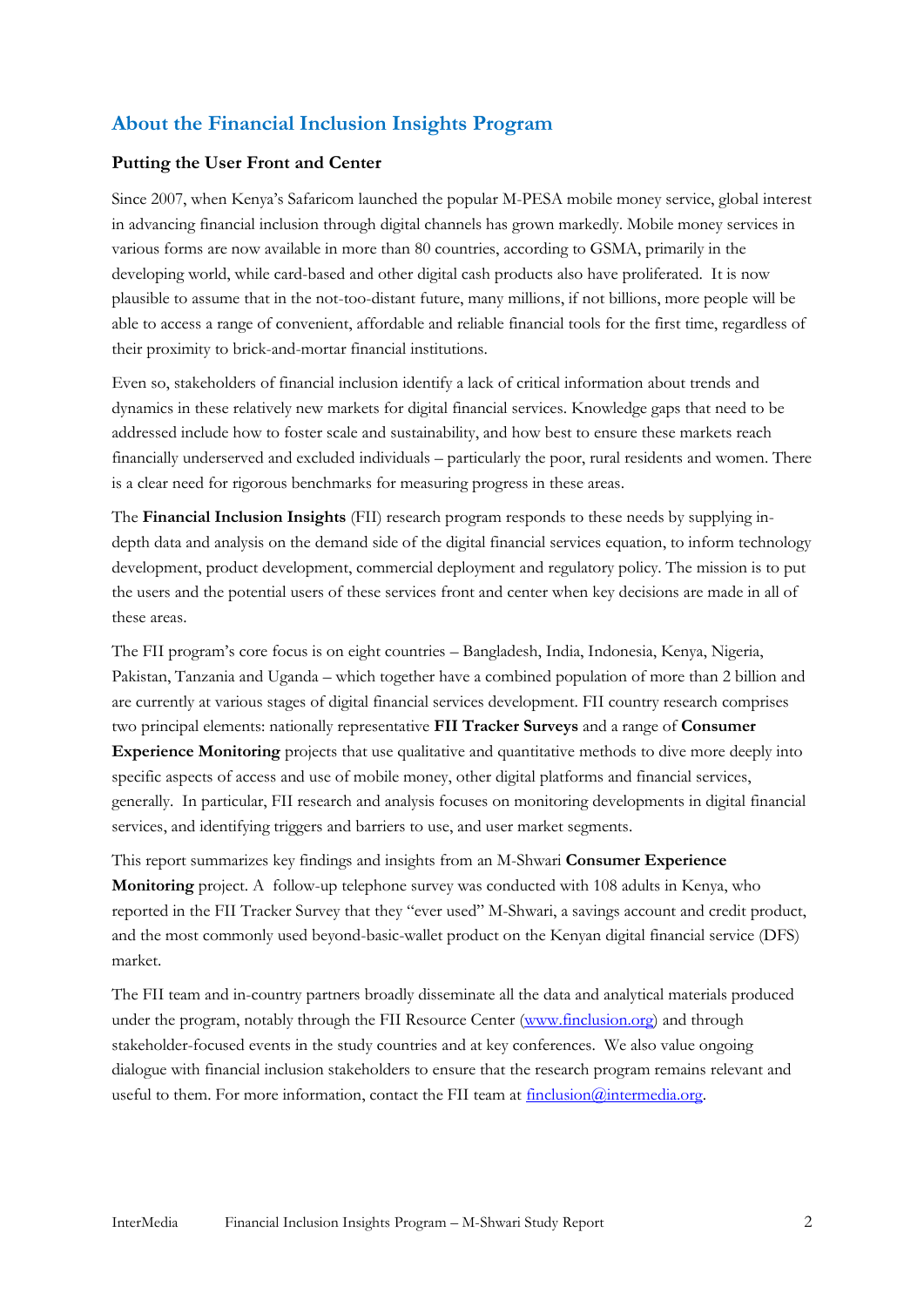## **Acknowledgments**

#### **Authors**

Dr. Anastasia Mirzoyants-McKnight, Director of Research and Operations, InterMedia Africa William Attfield, Research Manager

#### **A number of colleagues provided valuable contributions to this report:**

Peter Goldstein, Director of Business Development Caldwell Bishop, Project Assistant Loice Cherwon, Research Associate Mary Ann Fitzgerald, Editor Michelle Kaffenberger, Financial Inclusion Consultant Lucy Kaaria, Research Associate Denise O'Reilly, Director of Operations Ran Wei, Quantitative Analyst

#### **InterMedia partnered with Research Guide Africa to collect the data in Kenya.**

The Financial Inclusion Insights program is being carried out with funding from the Bill & Melinda Gates Foundation. All survey materials and data resulting from this study are the property of the Bill & Melinda Gates Foundation, but the findings and conclusions presented in this report are those of the authors and do not necessarily reflect positions or policies of the foundation.

#### **InterMedia**

InterMedia is an independent, global consultancy specializing in strategic research and evaluation. Since 1995, our quantitative and qualitative research alone has engaged 1.4 million respondents in more than 100 countries, including many of the world's most challenging places.

Our clients include international development agencies and philanthropic foundations, media, government agencies engaged in strategic communications and conflict resolution, and commercial firms.

We help our clients understand and enhance the impact of policy, programs and investment in the 21<sup>st</sup> century's rapidly evolving economic, social and technological environments.

InterMedia's offices are based in Washington, D.C., and Nairobi, Kenya.

©2015 InterMedia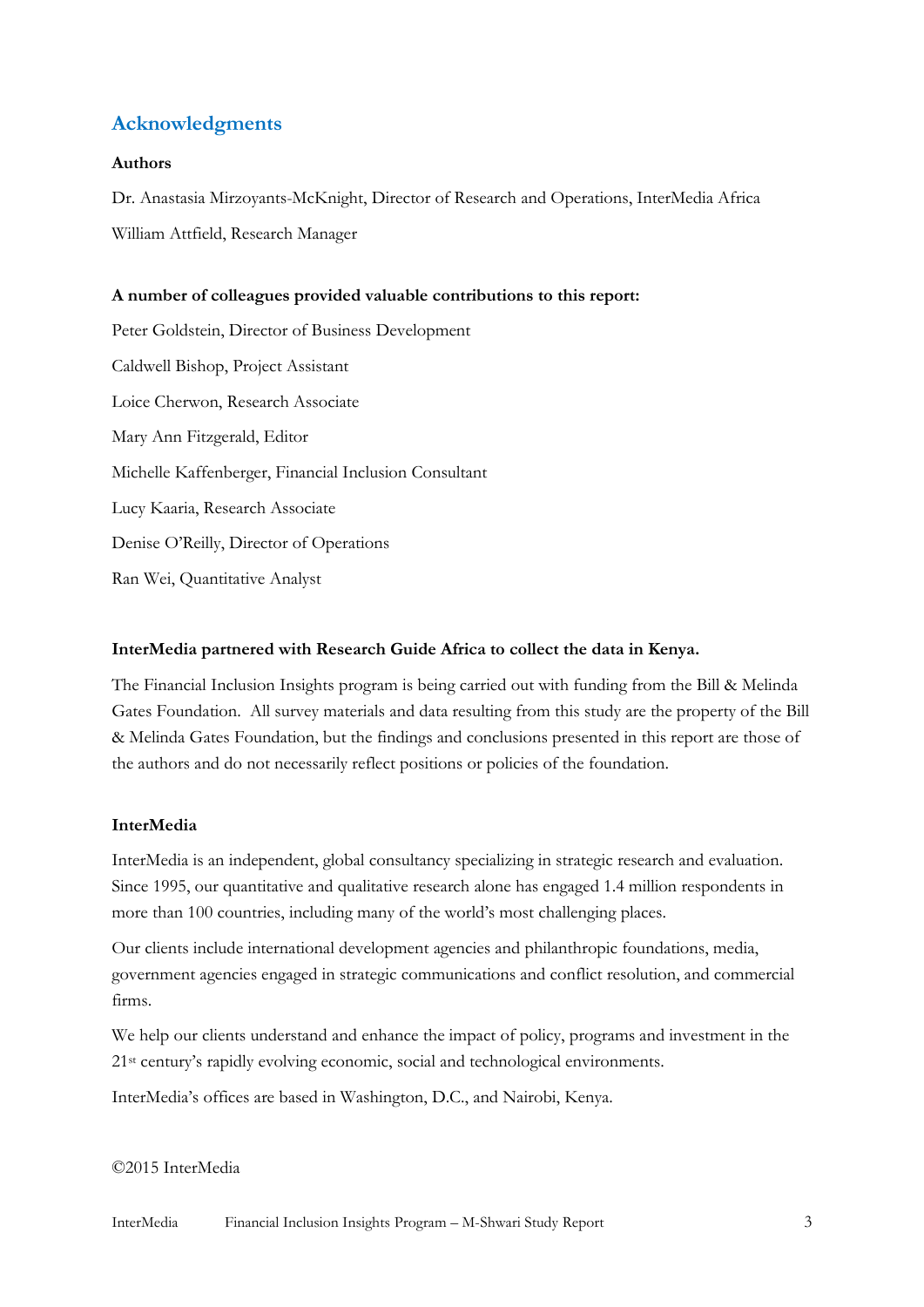## **Contents**

| Chapter 6: Borrowing from M-Shwari vs. Borrowing from Other Financial Services 28 |  |
|-----------------------------------------------------------------------------------|--|
|                                                                                   |  |
|                                                                                   |  |
|                                                                                   |  |
|                                                                                   |  |
|                                                                                   |  |
|                                                                                   |  |
|                                                                                   |  |
|                                                                                   |  |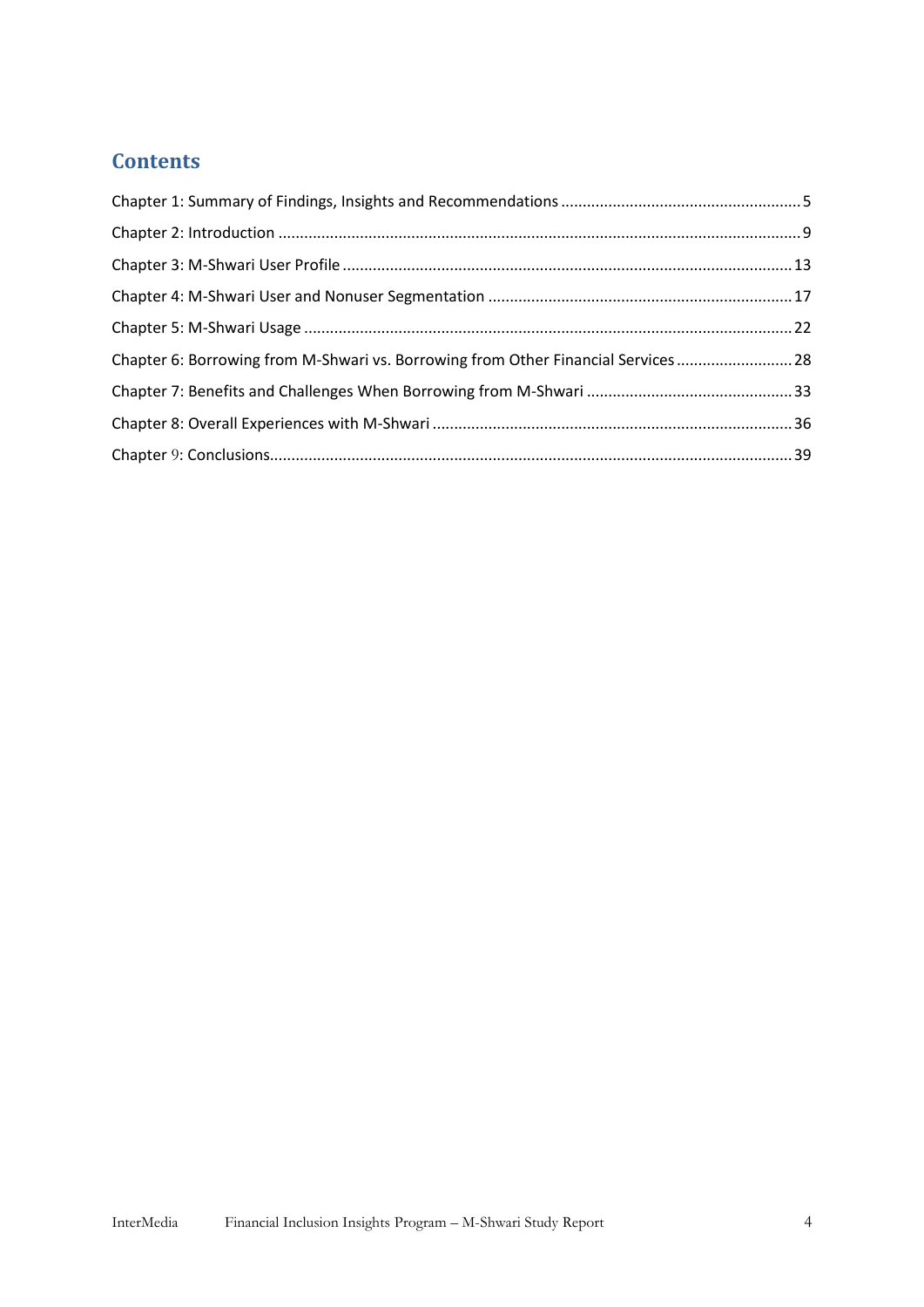## <span id="page-4-0"></span>**Chapter 1: Summary of Findings, Insights and Recommendations**

In May 2014, the Bill and Melinda Gates Foundation commissioned InterMedia to conduct a follow-up study with Kenyan adults, who reported in the Financial Inclusion Insights (FII) first annual survey that they used M-Shwari, a savings and credit product. The main goal of the study was to understand the triggers and barriers to uptake and active use of M-Shwari. In particular, the study aimed to explore the gap between awareness and use, as well as the reasons why users do not employ the service more actively and do not utilize all of M-Shwari's available features. By exploring users' most recent experiences with M-Shwari, the study sought to explain some of the immediate issues preventing M-Shwari from scaling up and how those issues might be overcome.

This chapter outlines the main findings that will be discussed in more detail in this report and provides suggestions for expanding the M-Shwari user audience.

## **Findings and Insights**

- M-Shwari, a joint product of Commercial Bank of Africa (CBA) and Safaricom, is by far the best-known, value-added mobile money service (VAS) in Kenya; it is offered to M-PESA users. In the first FII survey in Kenya, 87 percent of mobile money users (66 percent of Kenyan adults) were able to recall M-Shwari spontaneously or when prompted. This number is twice as high as the level of awareness of Lipa na M-PESA, the second most known VAS available to mobile money users.
- Despite high awareness, the uptake of M-Shwari remains limited: In 2013, only 12 percent of mobile money users (10 percent of all adults) said they ever used the product. Once they try it, however, users report a high satisfaction rate with M-Shwari. They use it frequently, rate it as good or very good, and recommend it to others. However based on the awareness-use gap demonstrated by the survey data, there appears to be barriers preventing those who are aware of M-Shwari from trying it.
- Based on their demographics, the bulk of current M-Shwari users are early adopters. The majority are urban, males, those living above the poverty line, and mostly 15 to 34 years old. They are well educated and are likely to report professional or service jobs (a teacher, doctor, salesperson, or policeman). They also have access to financial services -- twothirds report a bank account other than an M-Shwari/CBA bank account. M-Shwari users are financially comfortable, but relatively young, which means they are also financially adventurous. Essentially, M-Shwari users are in a position to experiment with M-Shwari without the fear of long-term financial consequences.
- M-Shwari users use banks and mobile money services for savings and loan activities at higher rates than average bank and mobile money users do. As a result, they can use their previous experiences conducting savings and loan activities to weigh the advantages and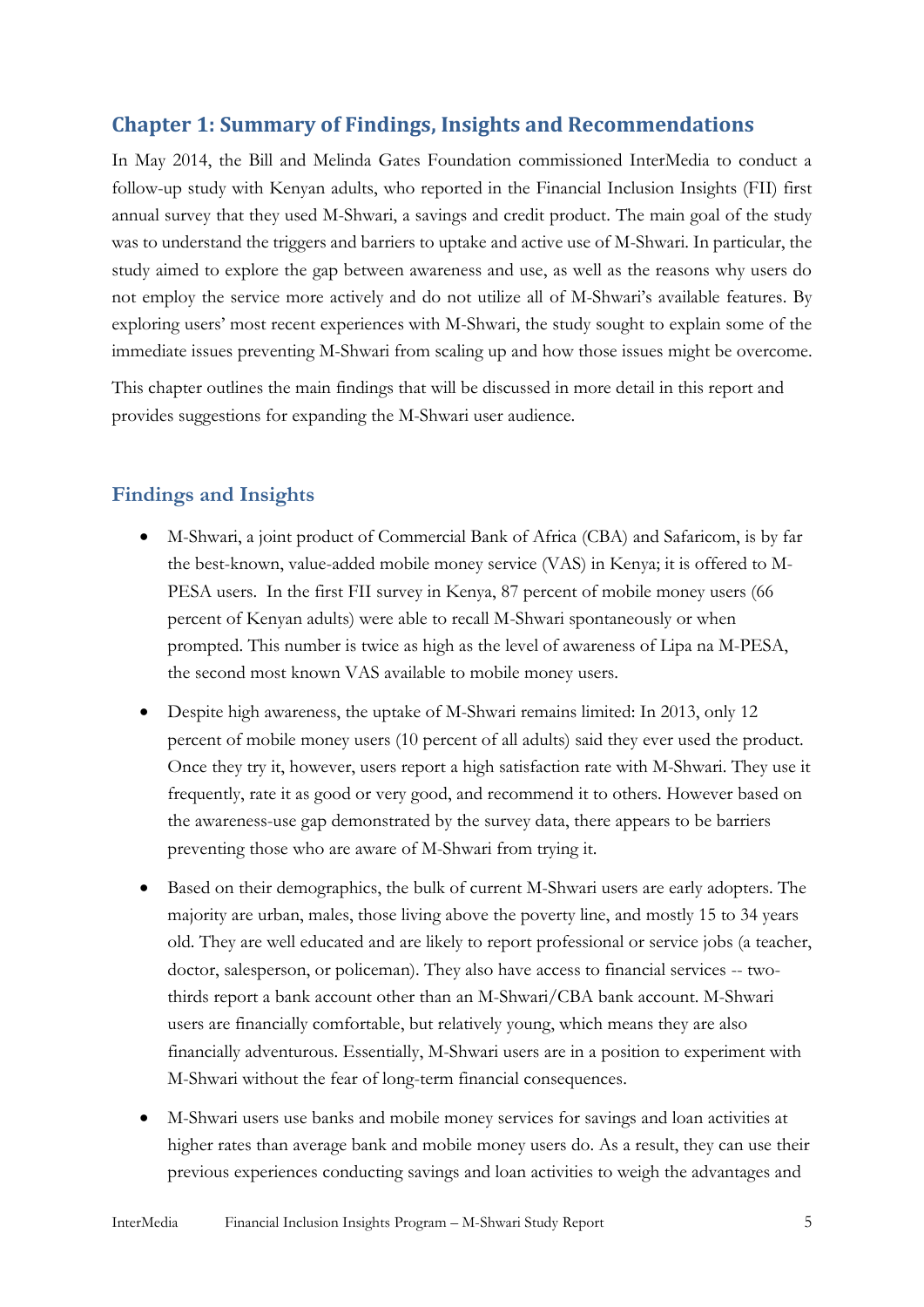disadvantages of M-Shwari's savings and loan tools versus other financial instruments in the Kenyan market.

- The key advantage of M-Shwari, according to users: It is "like a bank but better than a bank." M-Shwari allows users to access a range of banking services anytime and anywhere it is convenient for them. It is as safe as a bank and it allows for the consolidation of several financial activities onto one mobile platform, in particular, saving, borrowing, and conducting money transfers between M-Shwari and M-PESA. Overall, M-Shwari users receive personalized banking services without having to pay the premium banking costs.
- In addition to the above, the positive feedback from M-Shwari users included the following advantages: M-Shwari is a one-stop shop for storing, saving and borrowing money; it enables smooth transfers to/from M-PESA and subsequent withdrawal and deposits from/to M-PESA. M-Shwari is available whenever and wherever you need it - even those stranded in remote areas in the middle of the night can get access to a loan or their saved funds. Finally, M-Shwari is a safe place to store money as users' saving activities are confidential.
- Despite high user satisfaction, M-Shwari is not the only, or even primary, financial tool for its users. Ten percent of users store half or more of their funds on M-Shwari. Twenty percent say they receive half or more of their borrowed funds from M-Shwari.
- M-Shwari is mainly used to deposit and save money for short-term goals, to provide access to money in emergency situations and to help manage ups and downs in cash flow. In terms of basic cash-flow management, M-Shwari plays a complementary role - all M-Shwari users rely primarily on at least one other financial institution for cash management.
- There are several factors that can potentially explain the gap between the high regard for the services and limited use. First, some of the users remain unsure about how the credit limit is defined. In particular, they do not know whether the amount deposited and saved on M-Shwari plays a role in the amount they are allowed to borrow. Users say they deposit and store money to increase their loan limits, making deposit activity the key predictor of the intent to borrow. Some noted in the survey they would like to receive more education from the provider on how the product works.
- Another disadvantage noted by M-Shwari users is the combination of a low loan limit and a very short repayment term. This restricts the use of loans through M-Shwari to a few specific cases, including small-scale emergencies. However, users also report delays in receiving loans after they are approved. Such delays have a negative effect on M-Shwari use because the service is perceived as not completely reliable and potentially ineffective even in the context of a small-scale emergency.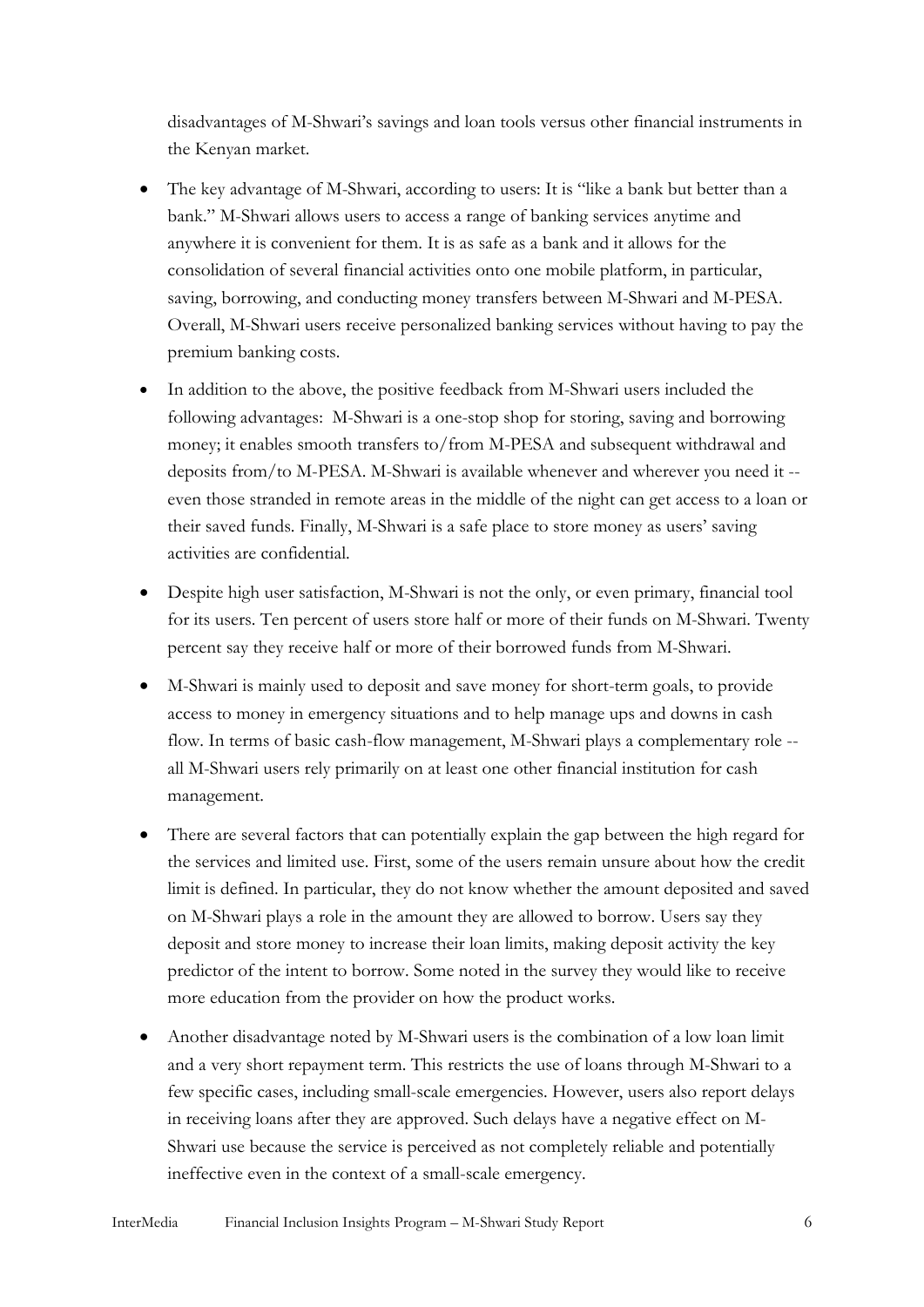- Finally, a few users disliked the connectivity between M-Shwari and M-PESA. They felt signing up for M-Shwari put them in a vulnerable position because (a) they feared they were giving up control over their M-PESA accounts to the provider, and enabling the provider to take money from their M-PESA accounts if they delayed repaying their M-Shwari loans, and (b) they signed up for a service they said makes it easy to over-borrow, potentially leading to financial problems such as being fined or being put on a blacklist by the service provider or banking sector at-large for loan non-payment.
- Overall, however, the majority of users highlighted the advantages of using M-Shwari, while a few had negative experiences, which were reported in the survey as disadvantages of the service. It appears, despite some of the limitations, most users still benefit from M-Shwari in one way or another.

#### **Recommendations**

Based on the findings from the Wave 1 FII survey and the follow-up study of M-Shwari users, there are a number of opportunities for improving the M-Shwari user experience and expanding the services to include more Kenyans, in general, and more vulnerable populations, in particular. The most promising opportunities include:

- **User education at sign-up.** Detailed information about the service, especially the method of calculating a loan limit, would help users clearly understand how M-Shwari works, reduce their trial limit and increase confidence in the service. Provider transparency is critical for users to be able to trust the service, and use it more frequently and for a wider range of transactions.
- **Continuous provider communication with existing users.** Enhanced communication and guidance from the provider were among the key suggestions for service improvement among current users. The majority wanted to see M-Shwari staff work with them to guide them through the repayment process. In addition, M-Shwari users would like to get updates on any increases/decreases in their loan limits, and how much money they've earned in interest by keeping money on their M-Shwari accounts. Both pieces of information could be delivered to users on a monthly bases via SMS.
- **Flexible repayment schedule.** The short repayment period is one of the limiting characteristics of M-Shwari. While, currently, users can extend their repayment period by one additional month, they have to pay double in their interest (i.e., 7.5% for the first month and 7.5% for the extra month, totalling 15%). In cases where M-Shwari loans were taken out because of an emergency/financial crisis, repaying quickly while users are still recovering from crises might be a challenge, especially when a borrower has to repay 7.5-15 percent more than they borrowed. A more flexible repayment schedule for the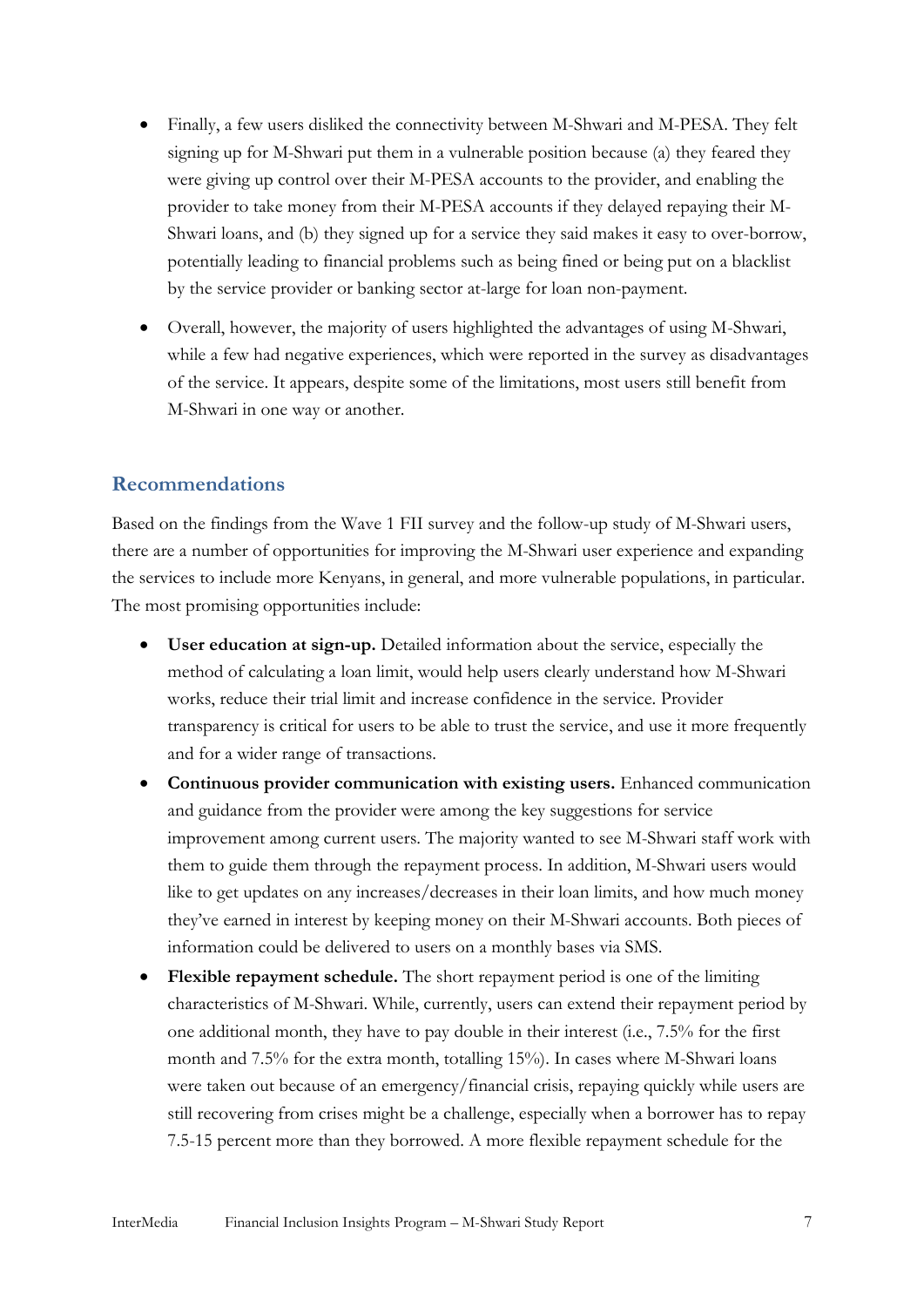vulnerable groups (rural residents, females and those below the poverty level) would help convince those groups to start using M-Shwari.

• Promotional campaigns and offers. The example of Fanikisha na M-Shwari<sup>1</sup> showed that giving an incentive can go a long way in encouraging the uptake and more active use of M-Shwari. While having large promotional campaigns similar to Fanikisha might be a burden, small incentives also might work well. For example, a small sign-up bonus of 100 KSHS (\$1) in a user's fixed savings account might encourage potential customers to sign up, and could also help demonstrate how users' funds can grow in a short period of time.

**.** 

<sup>1</sup> http://www.hapakenya.com/safaricom-launches-fanikisha-na-m-shwari-promotion/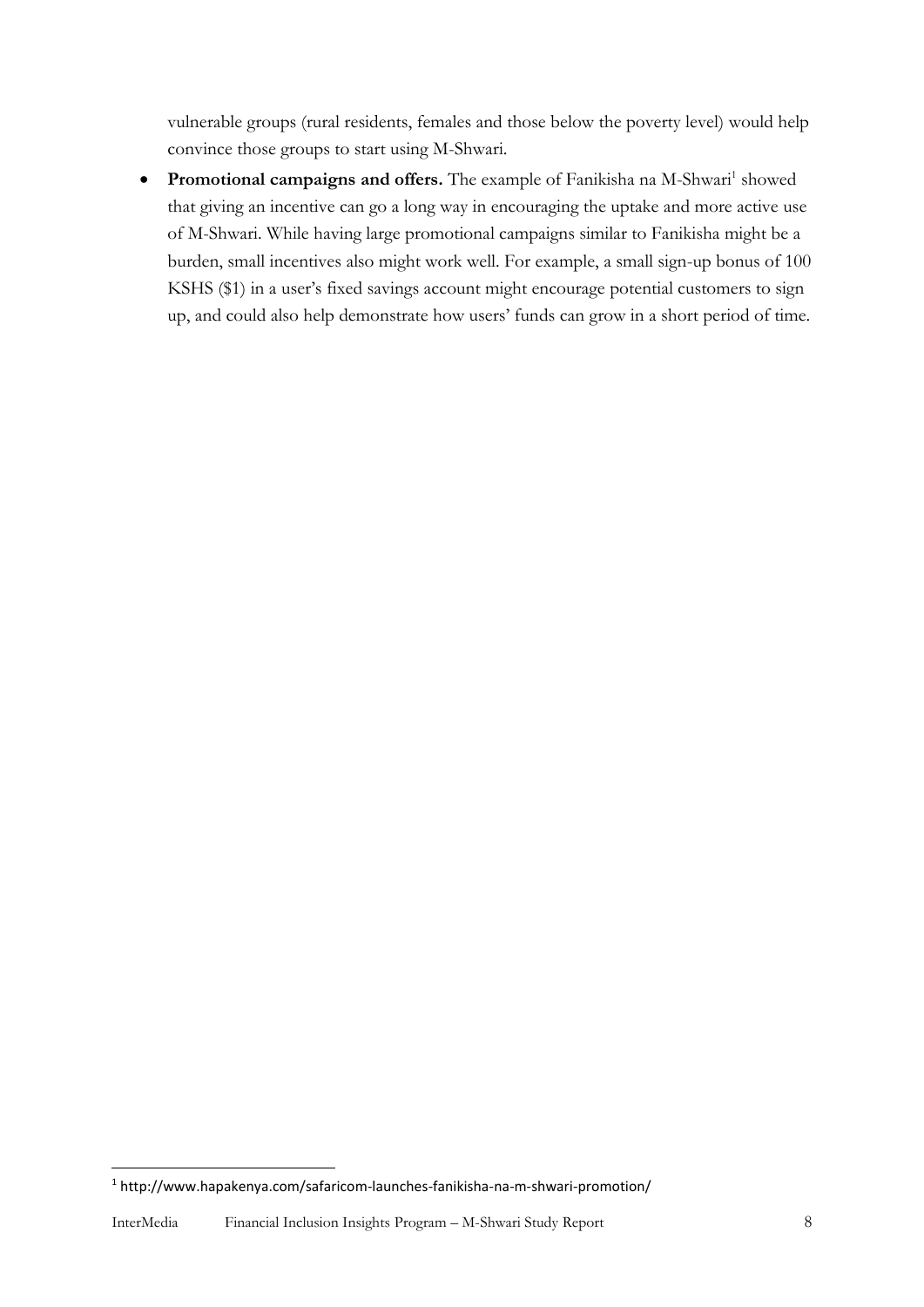## <span id="page-8-0"></span>**Chapter 2: Introduction**

This chapter provides background information on the M-Shwari service and outlines the followup study's objectives and methodology. It also offers a general overview of M-Shwari awareness, use and perception based on the findings from the the Financial Inclusion Insights (FII) Tracker survey of Kenyan adults conducted in September 2013. The goal of this chapter is to provide context for the discussion on the follow-up study findings.

#### **The M-Shwari Service in the Kenyan DFS Market**

#### **Background**

1

In the past several years, an increasing number of innovative mobile money services (often referred to as "services beyond basic wallet") have been brought to market by Safaricom and other providers to meet demand for tools that build on money transfer. M-Shwari, a joint product of Commercial Bank of Africa (CBA) and Safaricom, Kenya's largest mobile communication and mobile money provider, was launched in November 2012. Subscribers of M-Shwari, referred to by its parent organizations as a "paperless banking account," sign up for a bank account hosted by CBA but access their account using Safaricom's mobile money service, M-PESA.<sup>2</sup> The requirements for signing up for M-Shwari are simple: a person must have a registered Safaricom line, a registered M-PESA account and a form of identification approved by the government's Know-Your-Customer regulations (e.g., a national ID, a passport or an Alien Registration Card).

The M-Shwari account provides users with access to four banking services: deposits, withdrawals, savings and credit.<sup>3</sup> All of the services are conducted via M-PESA accounts. In other words, M-Shwari enables users to move money in and out of their M-PESA account to their M-Shwari savings account, earn interest on their savings, and apply for emergency loans, delivered directly to users' M-PESA accounts.<sup>4</sup> There are no ledger fees, no limit on the frequency of withdrawals, no minimum operating balance and no charge on deposits (between M-PESA and M-Shwari accounts).<sup>5</sup> The interest on savings varies from 2 to 5 percent depending on the saved amount, while all loans have a flat facilitation fee of 7.5 percent of the borrowed amount. The loan limit is calculated based on customers' M-Shwari savings activity, use of M-PESA, as well as their use of Safaricom's other services, including voice and data.

M-Shwari has been welcomed by the international development community as a revolutionary product expected to significantly contribute to promotion of financial inclusion mainly because of two particular features: First, M-Shwari enables customers to save as little as 1 KSHS (\$0.01) and still earn about 2% interest on this. Second, it provides users with access to instant

<sup>2</sup> http://www.safaricom.co.ke/personal/m-pesa/m-pesa-services-tariffs/m-shwari

<sup>3</sup> http://www.cbagroup.com/ke/m-shwari/Mshwari\_Terms\_Conditions.pdf

<sup>4</sup> http://www.safaricom.co.ke/personal/m-pesa/m-pesa-services-tariffs/m-shwari 5 i*bid*.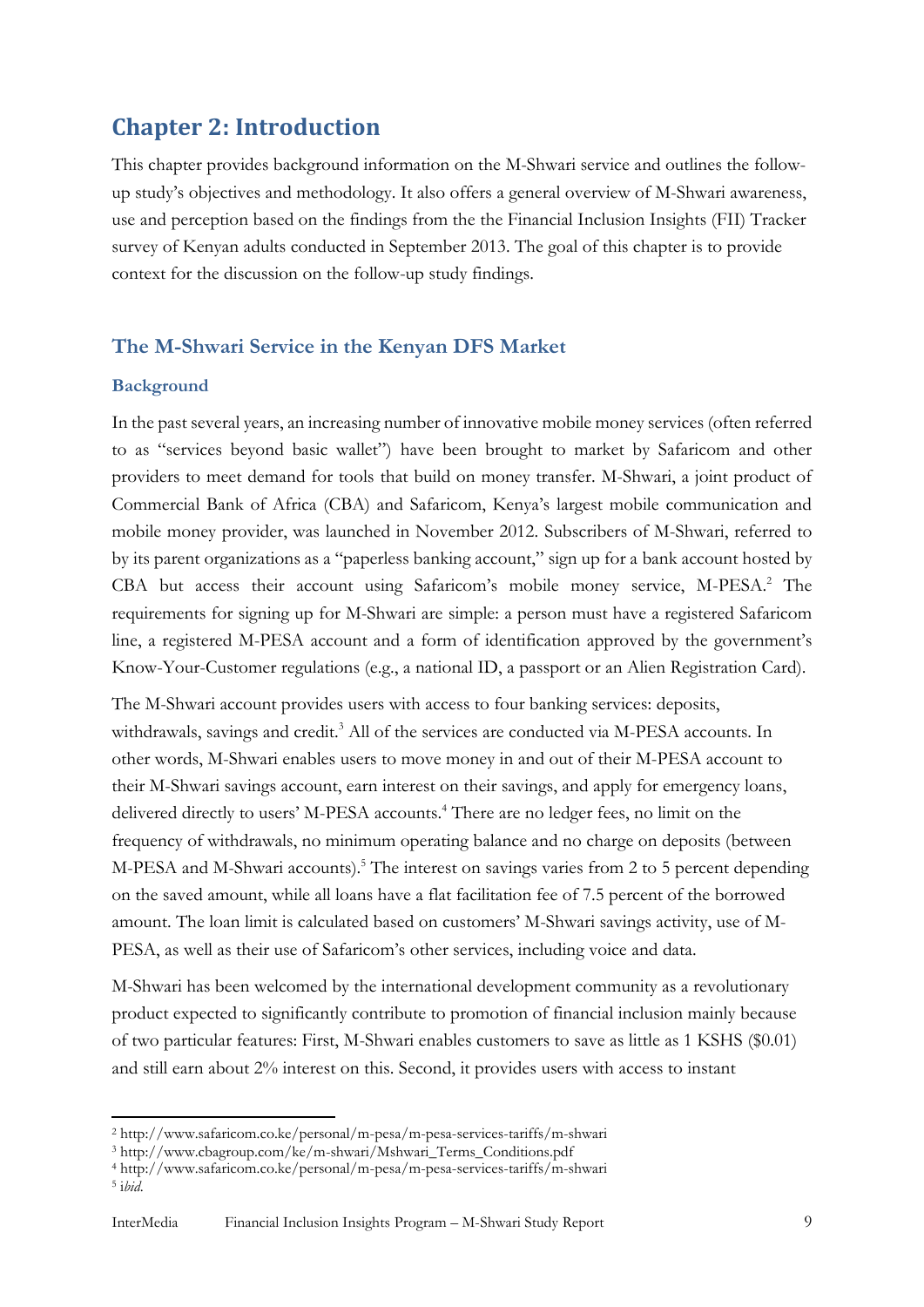emergency microloans so they can prevent, cope with and recover from financial shocks.<sup>6</sup> The initial response to the product was very positive. In the first 21 days after launching, 645,000 Kenyan adults signed up for the service and total savings reached 150 million KSHS  $$1,640,000$ ).<sup>7</sup>

#### **Financial Inclusion Insights (FII) survey highlights**

Just over a year after its launch, the FII Tracker survey showed that M-Shwari was the most commonly used beyond-basic-wallet product on the Kenyan DFS market. However, the uptake among users has slowed down significantly in the past year, although the positive attitudes towards the product have not changed. The findings from the FII Tracker survey revealed the following about M-Shwari awareness, perception and use:

- **M-Shwari is the best known and most widely used beyond-basic-wallet service in Kenya.** Twelve percent of all those who have ever used mobile money report having used M-Shwari compared with less than 5 percent, individually, of all adults who have ever used any other innovative mobile money products (Figure 1).
- **There is a gap between awareness and use of M-Shwari.** Eighty-seven percent of mobile money users<sup>8</sup> were able to recall M-Shwari spontaneously or when prompted and only 12 percent of the same group said they "ever" used the service. Among the Kenyan adult population, the respective numbers are 66 percent and 10 percent. It appears that there is a barrier(s) preventing those aware of M-Shwari from trying the service.
- **Those who "ever" used M-Shwari<sup>9</sup> demonstrate a high level of user engagement.** Among those who have ever used M-Shwari, 80 percent used it within the 30 days prior to being interviewed and an additional 13 percent within 90 days prior to being interviewed. The majority of M-Shwari users (84 percent) rate it as "good" or "very good." Moreover, 93 percent of users say they will continue using M-Shwari in the future and 95 percent would recommend the product to a friend.
- **Uptake and use of M-Shwari might be driven by an interest in loans rather than a**  desire to save. According to the survey, more people reported using M-Shwari to "take a loan" (30 percent) than "save money" (14 percent). This trend was particularly apparent among poor M-Shwari users,<sup>10</sup> with twice as many reporting taking out a loan versus saving money (29 percent vs. 15 percent, respectively). Based on a 2013 in-depthinterview study by Microsave, "…the majority [of M-Shwari users] had enrolled to access

<sup>8</sup> Providers included: Safaricom M-PESA, YU Cash, Airtel Money and Orange Money.

1

 $6$  http://www.ifc.org/wps/wcm/connect/91a41e8040475ba0b90dbb82455ae521/Tool+10.3.+Case+Study\_M-Shwari.pdf?MOD=AJPERES

<sup>7</sup> http://www.cio.co.ke/news/top-stories/21-days-of-m-shwari-645,000-clients,-ksh.-150-million-saved

 $9 n = 283$ 

<sup>&</sup>lt;sup>10</sup> Those living below the poverty line, defined in the tracker study as  $\frac{\$2.50}{day}$ .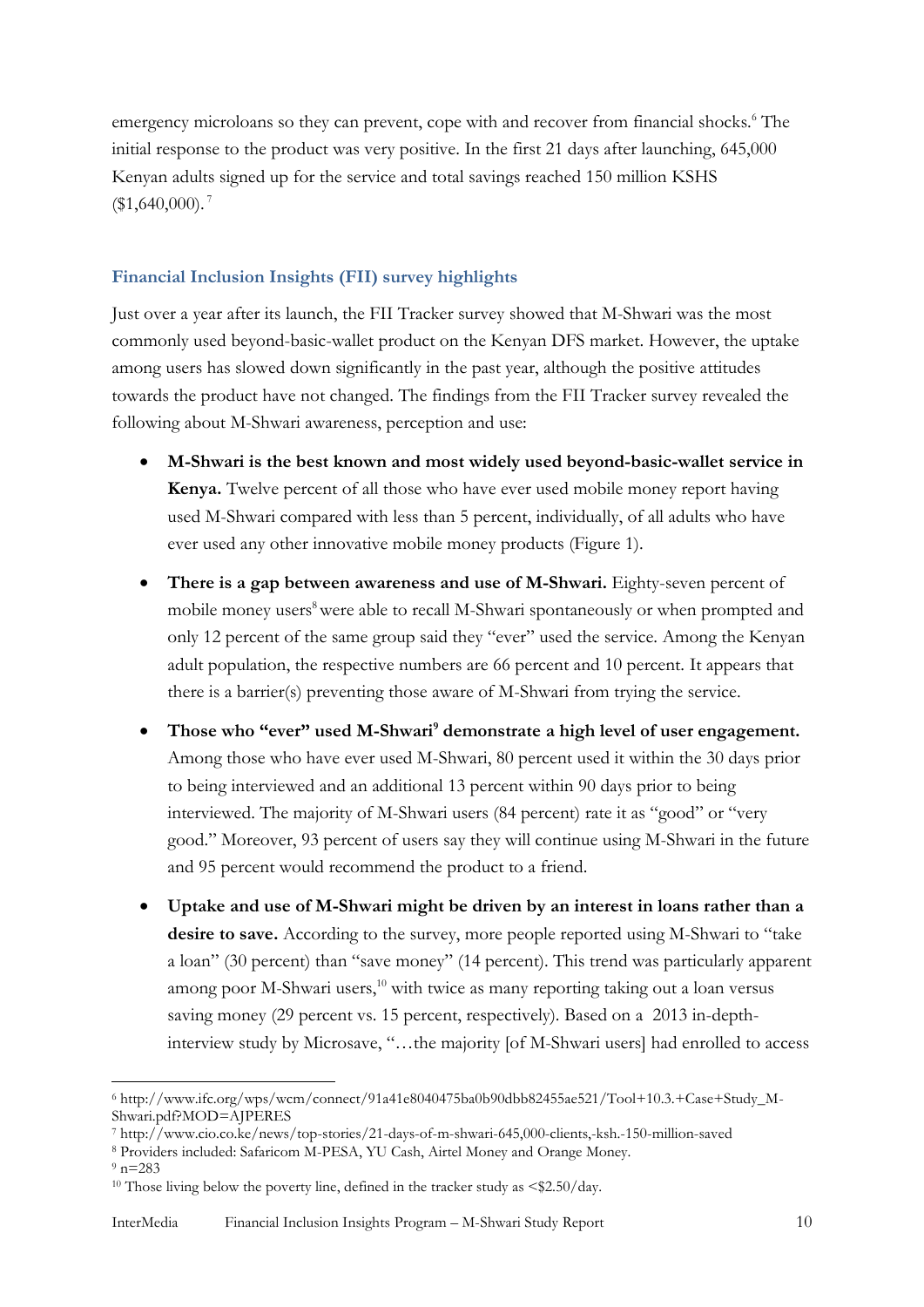instant loans, and while the second most common reason for joining was savingsrelated… the impetus for the savings was gaining access to loans." The report also goes on to say that "…clients reported testing the system frequently, to figure out how to increase their credit limits. This involved depositing and withdrawing different amounts of money frequently to gauge its effect."

 **Customers might be understanding and using savings differently from the way providers expect them to understand and use the services.** The demand-side findings appear to contradict official supply-side data published by [Safaricom,](http://www.safaricom.co.ke/images/Downloads/m-shwari_info.pdf) which show that approximately eight times more money has been saved than borrowed by M-Shwari customers since its launch in 2012.<sup>11</sup> This disparity raises an important question about how "saving" and "savings" are defined and how customers are actually using their M-Shwari accounts. Safaricom's definition of "savings" is based on the total sum of money deposited in M-Shwari accounts since its launch in 2012. It does not take into account subsequent withdrawals and does not reflect the current balance. As a [Microsave](http://www.microsave.net/files/pdf/BN_139_M_Shwari.pdf)  [study](http://www.microsave.net/files/pdf/BN_139_M_Shwari.pdf) states, these figures are "…probably not a good indication of how much the system is being used for savings."<sup>12</sup> The findings from the tracker study also show that, while just under a third report taking a loan, approximately seven out of 10 M-Shwari users (72 percent) also report using the product to ''deposit money,'' and almost half (45 percent) report using it to ''withdraw money.'' When taken together, these findings suggest that the gap between "savings" and "borrowing" may not be as high as initially thought and that M-Shwari savings accounts may have uses other than ''saving'' in the strictest sense.





Source: InterMedia FII Tracker survey, Wave 1, September-October 2013; N=3,000.

1

<sup>11</sup> According to official Safaricom figures, the joint savings and lending product has been used by customers to save KSH 976M and borrow KSH 123M since the launch of M-Shwari.

<sup>12</sup> It is worth noting that, according to Sarfaricom CEO, Bob Collymore, M-Shwari was always intended to be primarily a savings service. Source: Daily Nation. (Wednesday February 20th, 2013). [Savings Outpace Loans as M-](http://www.nation.co.ke/business/news/M-Shwari-deals-cross-Sh3bn/-/1006/1690122/-/k0331f/-/index.html)[Shwari Deals cross KES 3bn.](http://www.nation.co.ke/business/news/M-Shwari-deals-cross-Sh3bn/-/1006/1690122/-/k0331f/-/index.html)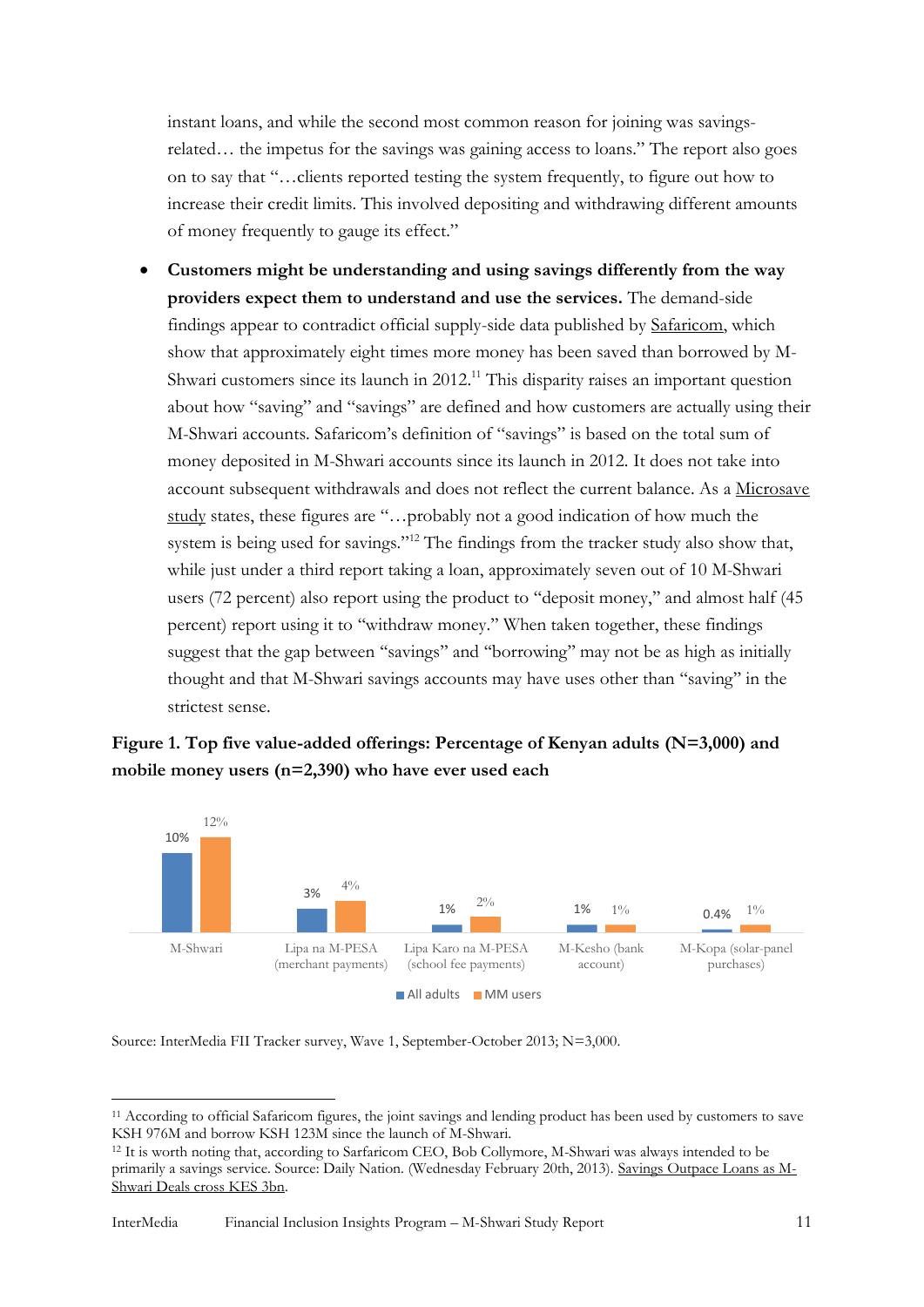## **Follow-up Study Methodology**

#### **Study rationale**

The follow-up study sought to gain a better understanding of how and why people use M-Shwari and answer some of the questions raised by the findings from the first annual FII Tracker survey. In particular, the study investigated use by different demographic groups, including by poverty status, urban-rural status and gender. The areas of particular interest included:

- General financial attitudes and behaviors of M-Shwari users
- Awareness and understanding of key aspects of the M-Shwari product
- Patterns of M-Shwari use, particularly in relation to saving and borrowing
- Personal experiences with M-Shwari (positive and negative impact)
- Use of formal and informal financial services to complement and compensate for gaps in M-Shwari use

#### **Sample design**

InterMedia selected 200 respondents from the main FII Kenya survey, who reported "ever using" M-Shwari. The individuals provided their phone numbers and agreed to be contacted for follow-up surveys.

All of those respondents were contacted and asked to take part in a 20-30 minute computeraided telephone interview (CATI); 108 respondents agreed to participate in the follow-up study and completed the interviews. Interviews were conducted in English and Kiswahili.

No minimum quotas were set due to the low expected response rate of 30-40 percent. The final response rate was slightly higher at 54 percent. However, the resulting sample was small  $(n=108)$ and the findings were not weighted. Due to the small sample size, the findings were not nationally representative.

<span id="page-11-0"></span>The specifics of the study design resulted in limited generalizability of the findings to the overall population of M-Shwari users. Nevertheless, the study provides a unique and useful insight into the profiles and financial lives of M-Shwari users.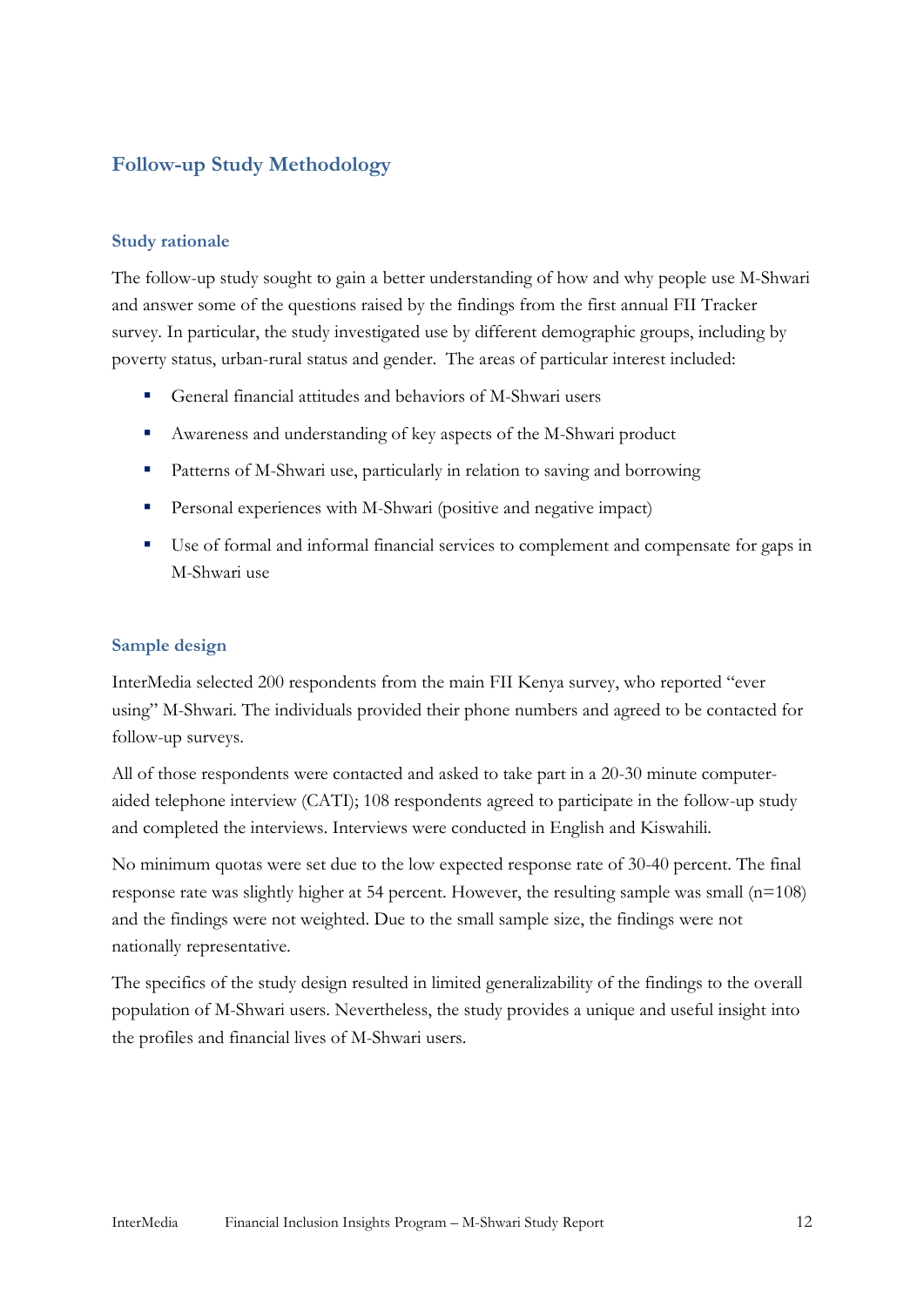## **Chapter 3: M-Shwari User Profile**

This chapter explores the demographic characteristics, occupational profile and financial behaviors of the service users. The findings in this chapter are based on the FII Tracker survey, however, the profiles of M-Shwari follow-up survey participants closely match the user profile described in this chapter.

## **General demographic profile**

**M-Shwari users are more likely to be found among males, those living above the poverty line and urban residents in the busy commercial centers of Nairobi, Mombasa and Kisumu.**

In the first annual FII survey in Kenya, 283 respondents or 10 percent of the adult population indicated they have "ever" used M-Shwari prior to the survey.

The demographic profile of M-Shwari users is similar to the profiles of mobile money users, as well as active mobile money account holders. Compared with the general adult population, the service's users are more likely to be males, urban dwellers and those living above the poverty line (Figure 2).



## **Figure 2. Kenyan adults who use M-Shwari (n=283) and all adults, by demographic characteristics**

Source: InterMedia FII Tracker survey in Kenya, Wave 1, September-October 2013, N=3,000.

M-Shwari users tend to be very young: 67 percent of users are between 15 and 34 years old (Figure 3). However, this age distribution is somewhat consistent with the age distribution among the Kenyan adult population, as well as that of most East African countries, which tends to be relatively young.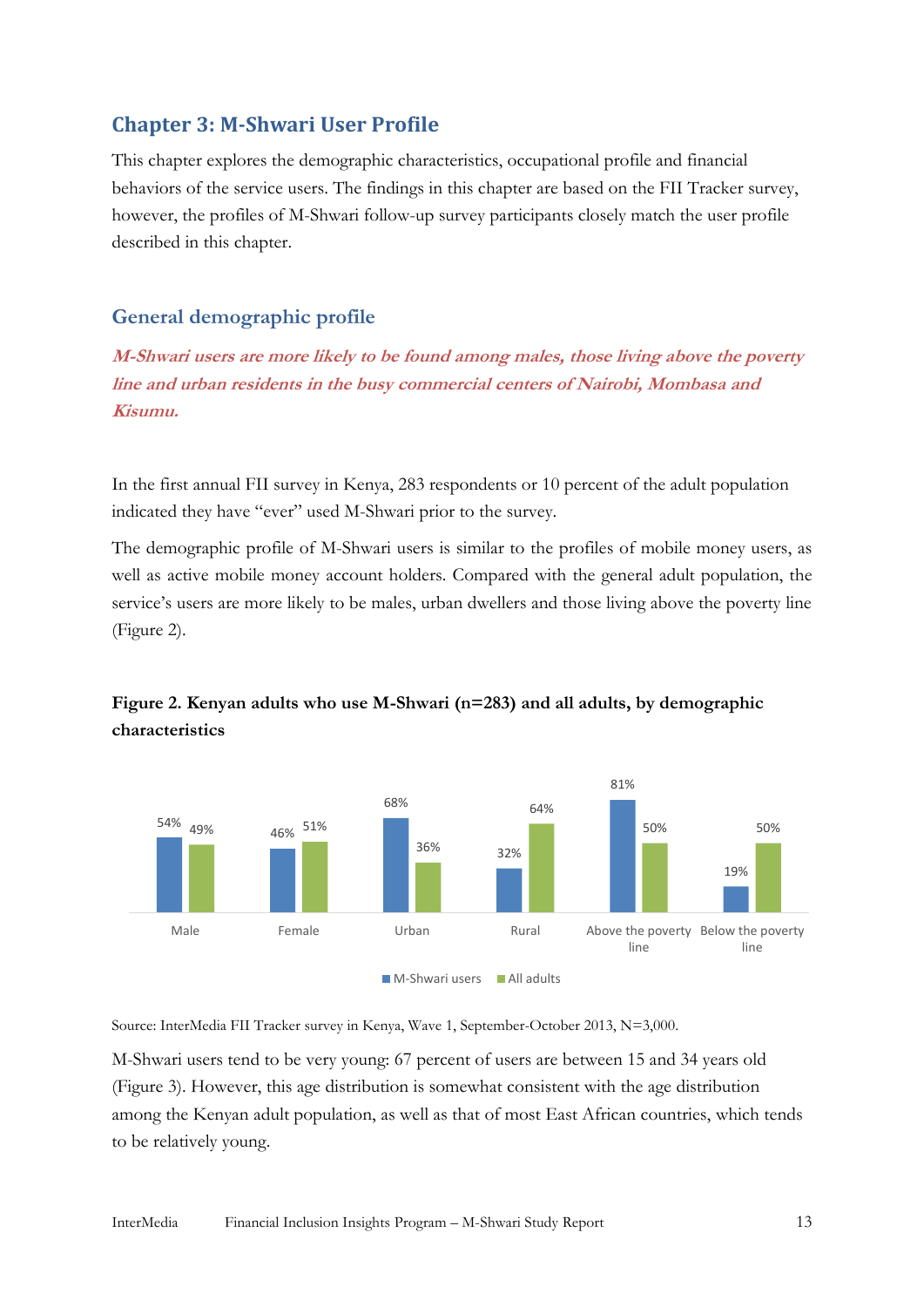

**Figure 3. M-Shwari users (n=283) and all adults, by age**

Source: InterMedia FII Tracker survey in Kenya, September-October 2013, N=3,000.

M-Shwari users also appear to be well-educated with much higher educational achievements than Kenyan adults overall: 81 percent of the users have at least a secondary education and a third have some college education (Figure 4). The combination of the young age range, good education and urban residences signal that many of the M-Shwari users might be students, recent graduates in their first jobs, or young professionals on their career paths.



#### **Figure 4. Percent of M-Shwari users (n=283) and all adults, by level of education**

Source: InterMedia FII Tracker survey in Kenya, Wave 1, September-October 2013, N=3,000.

By location, there are three areas with a concentration of M-Shwari users: Nairobi, Mombasa and Nyanza provinces (Figure 5). There are two potential explanations for this geographic distribution. First, these provinces have a higher population density and higher urbanization rate than other provinces in Kenya. The three areas host the top three largest cities in Kenya: Nairobi, Mombasa and Kisumu, respectively.<sup>13</sup> Second, all three areas are vibrant business centers. As the country's capital, Nairobi is, not surprisingly, business-oriented, while Mombasa and Kisumu are important East African ports on the Indian Ocean and Lake Victoria,

<sup>1</sup> <sup>13</sup> https://profiles.uonbi.ac.ke/samowuor/files/2012\_amadpoc\_workshop.pdf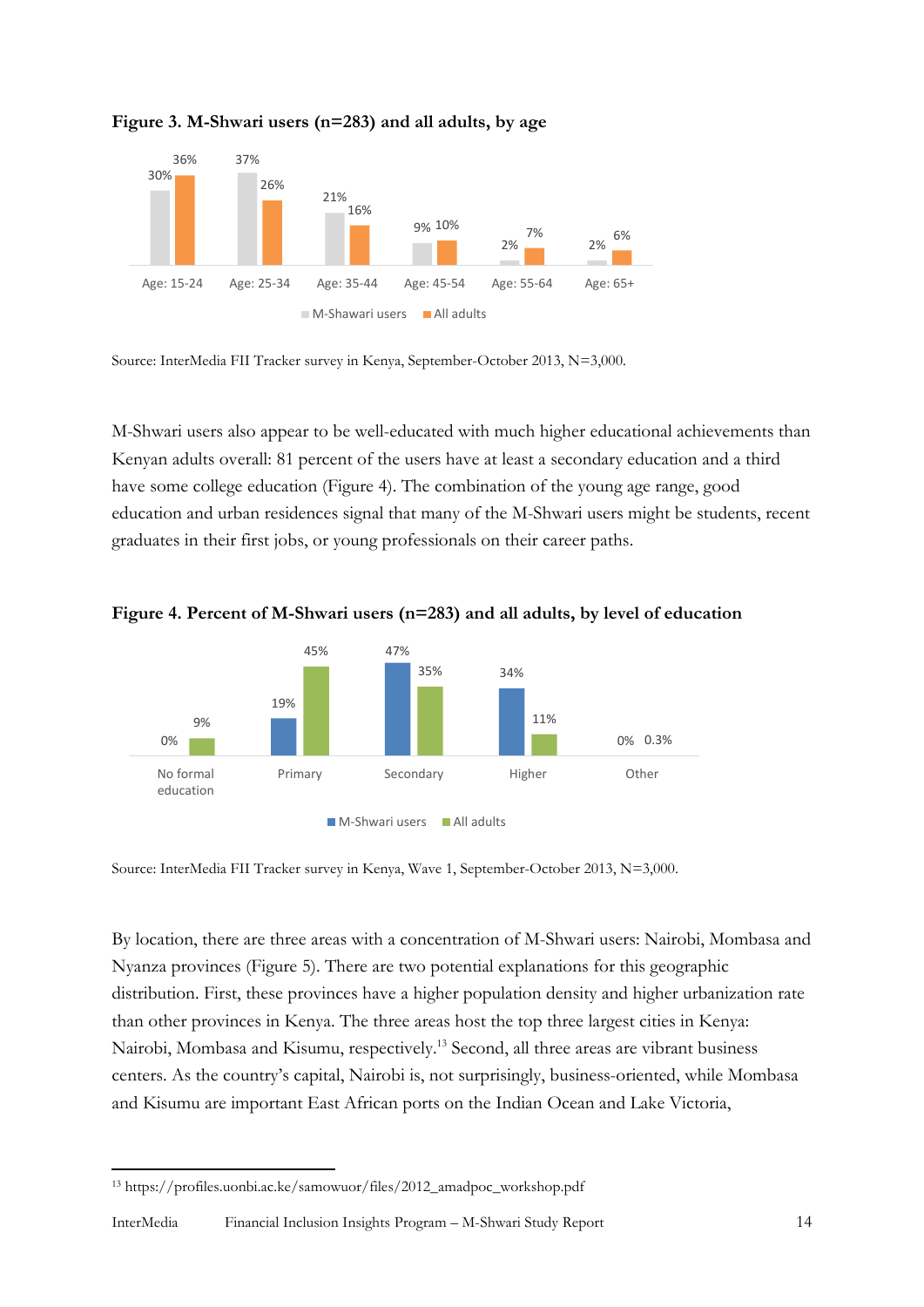respectively. Vibrant economic activity attracts higher levels of wealth and educational/intellectual capital compared with other parts of Kenya.



**Figure 5. M-Shwari users (n=283), by geographic location**

Source: InterMedia FII Survey in Kenya, September-October 2013, N=3,000.

#### **Changes in user profile between 2013 and 2014**

**In 2014, the proportions of M-Shwari users among the general population and among mobile money users increased. The demographic characteristics of the M-Shwari user group also changed demonstrating higher uptake among rural populations and adults living below the poverty line.**

In September-October 2014, InterMedia conducted the second nationally representative survey in Kenya to identify trends in uptake and use of digital financial services in Kenya. Based on the findings of the second survey, there is a significant increase in reported M-Shwari use among the general adult population and mobile money users, although awareness of the product remains unchanged (Figure 6).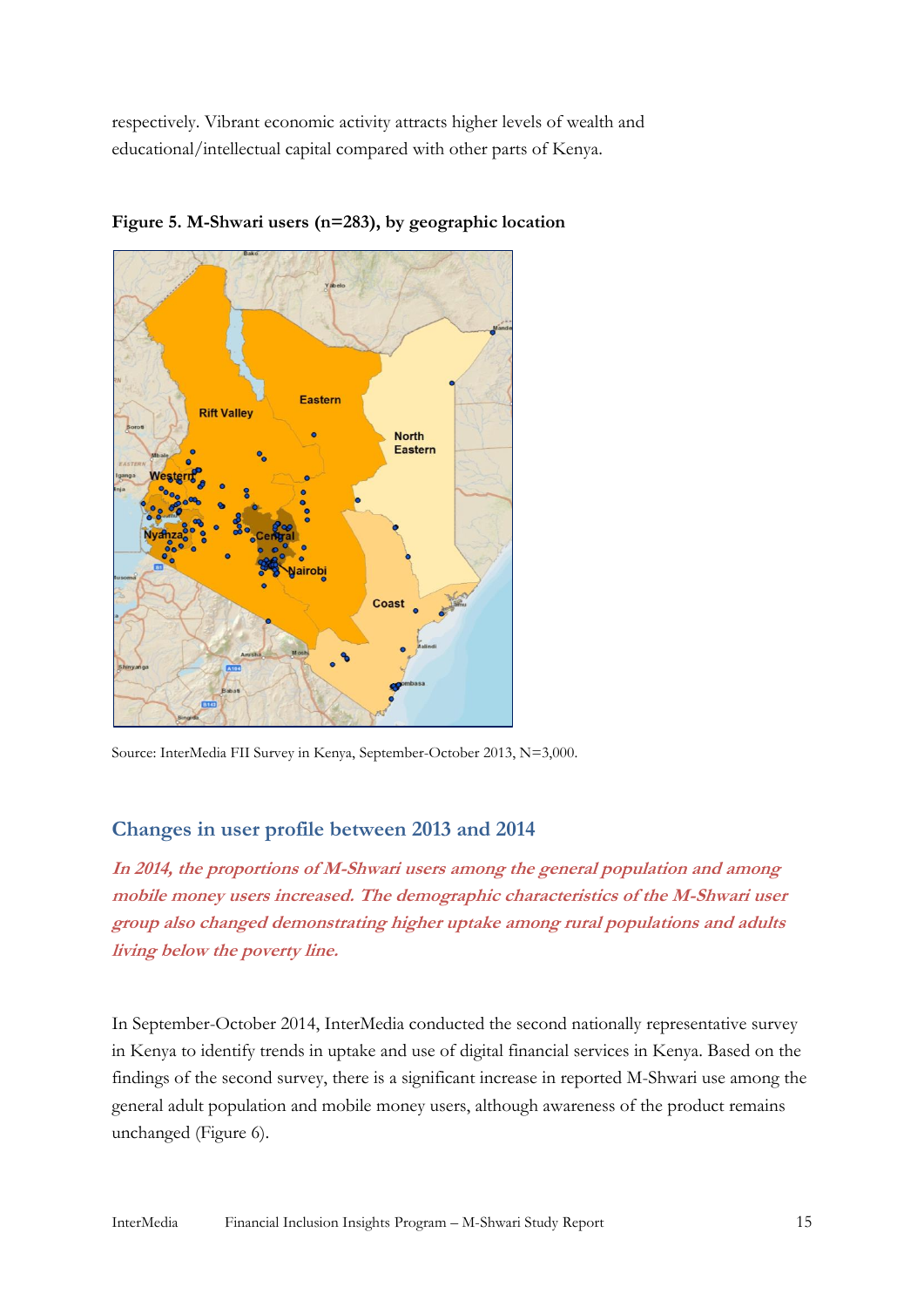## **Figure 6. Awareness and use of M-Shwari in 2013 and 2014 among all Kenyan adults and mobile money users**



Source: InterMedia Kenya FII Tracker surveys Wave 1 (N=3,000, 15+), September-October, 2013, and Wave 2 (N=2,995, 15+), September 2014.

An overview of the demographic profile of M-Shwari users demonstrates an increase in rural and below-the-poverty-line users in 2014 compared with 2013 (Figure 7). The change in the user profile supports the expectations of the international development community, discussed in Chapter 1 – that is as M-Shwari expanded its market presence it would be positively recognized and taken up by the underserved populations (i.e., females, rural residents and those living below the poverty line).

## **Figure 7. M-Shwari users in 2013 (n=283) and in 2014 (n=497), by demographic characteristics**



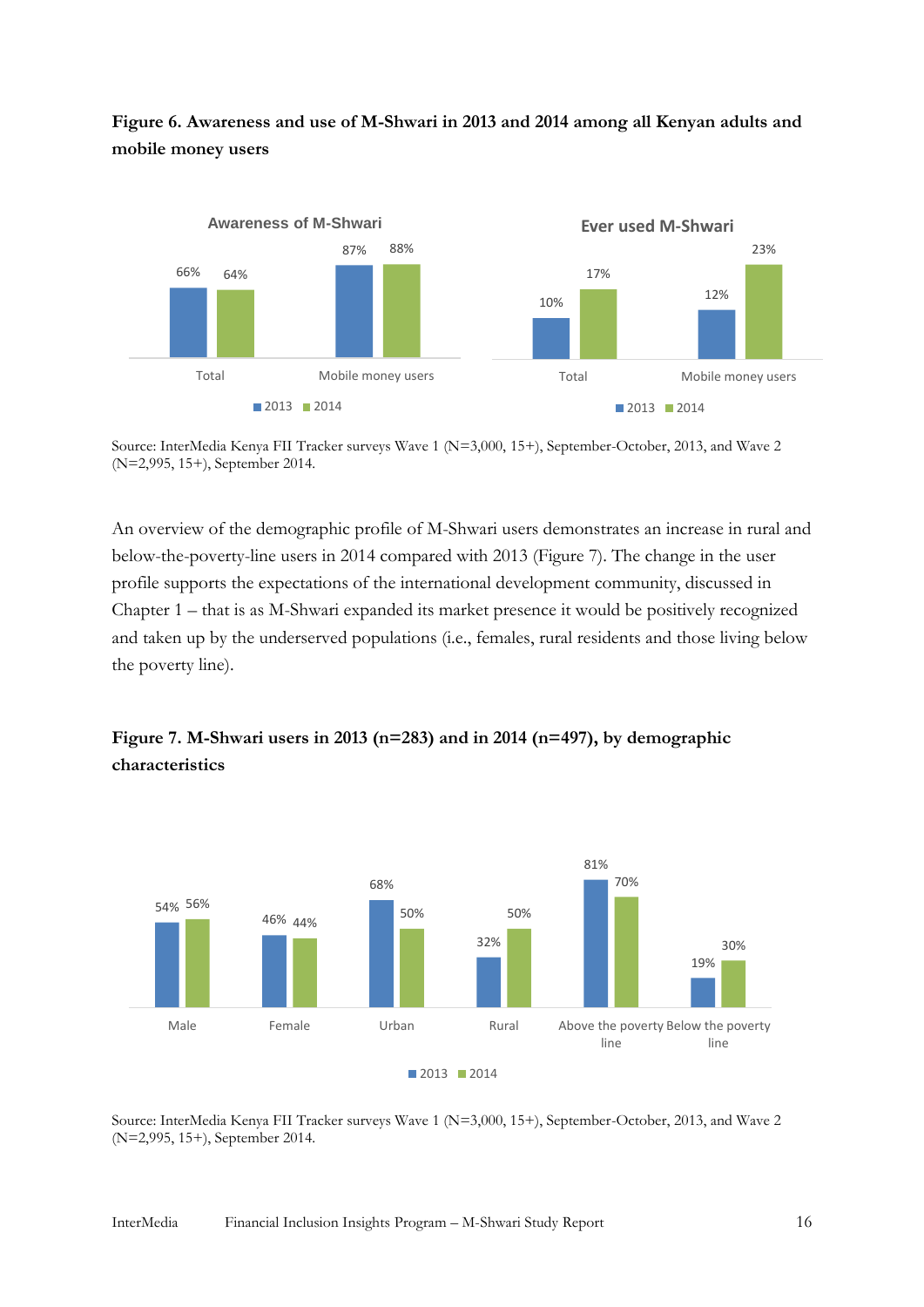## <span id="page-16-0"></span>**Chapter 4: M-Shwari User and Nonuser Segmentation**

The discussion in this chapter focuses on describing M-Shwari user and nonuser segments and their potential financial needs.

#### **M-Shwari user segmentation\***

**\*Some of the analysis in this section is done on a very a small subsample (n<50) and should be treated with caution.**

**There are four distinct M-Shwari user segments by gender and urban/rural status. Each segment shares some of the characteristics of the general group of M-Shwari users. In addition, each segment has unique characteristics that have an effect on the use of financial services and financial needs.** 

While there is an almost equal split of M-Shwari users by gender, there are notable differences between female<sup>14</sup> and male<sup>15</sup> users of the service. Similarly, there are differences between M-Shwari users living in urban<sup>16</sup> vs. rural<sup>17</sup> areas.

Further analysis of M-Shwari user demographics demonstrates there are four distinct segments by gender and urban/rural status. The members of all identified segments are very young and well-educated (Figure 8). They have almost universal ownership of mobile phones (97 percent) and almost all of them have a mobile money account registered in their names (98 percent). However beyond obvious similarities, members of each group have unique occupational profiles, sources of income and financial service needs.

#### **Figure 8. Characteristics of the four segments of M-Shwari users (n=283)\***

*\*The analysis is done on a very small subsample (n<50) and should be treated with caution.*

**Red** *highlights the lowest percentage among the four segments*

**Blue** *highlights the highest rate among the four segments*

| Segment | Younger<br>than $35$ | Have a<br>college<br>degree or<br>higher | Live above<br>the poverty<br>line | Have a<br>regular job | Have an<br><b>MM</b><br>account | Have a bank<br>account |
|---------|----------------------|------------------------------------------|-----------------------------------|-----------------------|---------------------------------|------------------------|
|---------|----------------------|------------------------------------------|-----------------------------------|-----------------------|---------------------------------|------------------------|

**.**  $14 n=131$ 

 $15 n=152$  $16$  n=193

 $17 n=90$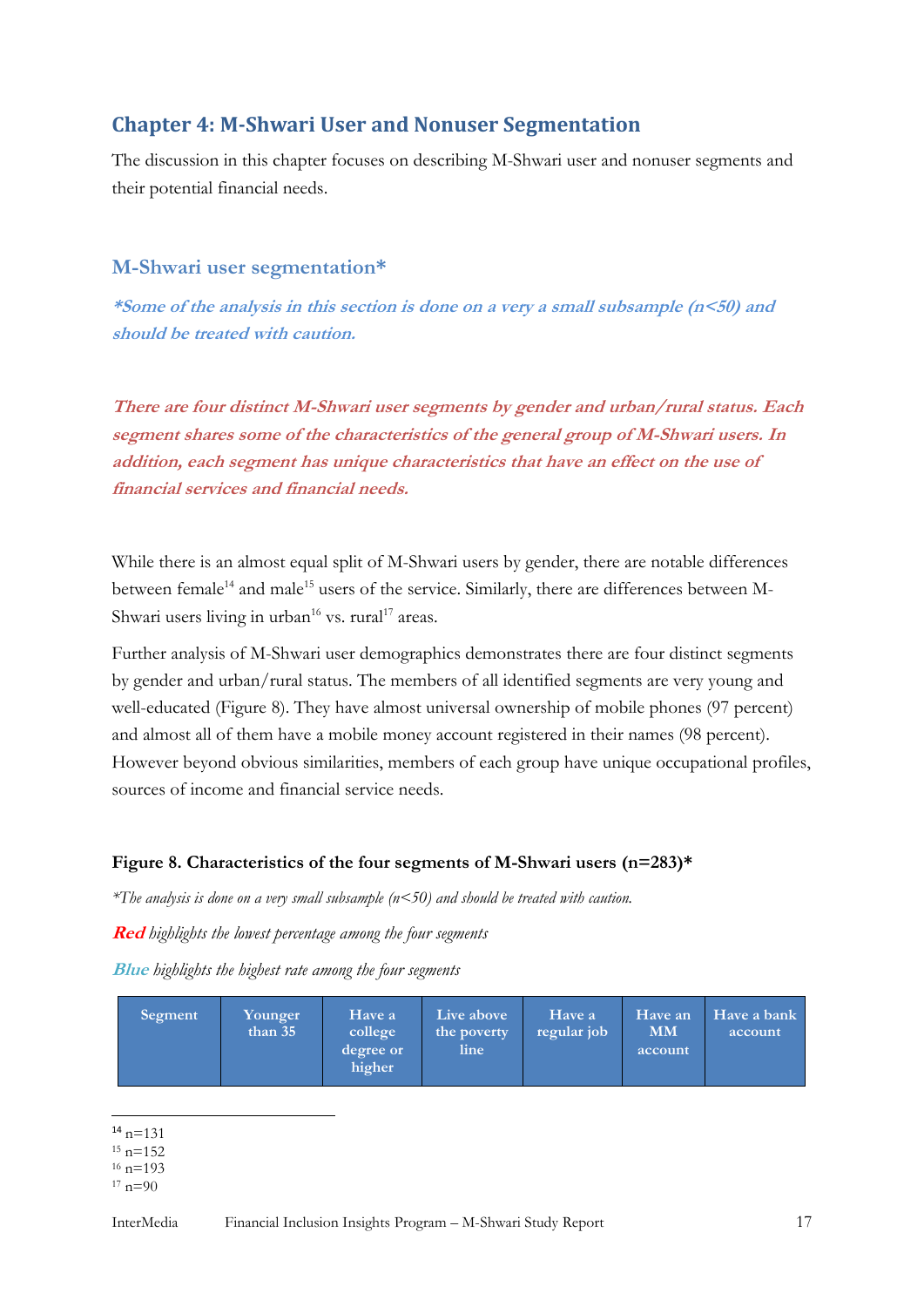| Rural<br>females<br>$(n=34)*$  | 65% | 24% | 59% | 65% | 100% | 44%    |
|--------------------------------|-----|-----|-----|-----|------|--------|
| Urban<br>females<br>$(n=97)$   | 76% | 37% | 90% | 60% | 96%  | 49%    |
| <b>Rural</b> males<br>$(n=56)$ | 46% | 30% | 66% | 82% | 100% | $68\%$ |
| Urban males<br>$(n=96)$        | 69% | 38% | 88% | 84% | 99%  | 71%    |

Source: InterMedia FII Tracker survey in Kenya, Wave 1, September-October 2013, N=3,000.

#### **Rural females (12 percent of M-Shwari users)\***

#### *\*The analysis is done on a very small subsample (n<50) and should be treated with caution.*

Rural females are the poorest segment of M-Shwari users with two in five members of this group living below the poverty line. They have two key sources of money for daily expenses: agriculture and remittances. Among the four segments, they are the most engaged in agricultural activities: 47 percent report "farmer" as being their regular job, another nine percent grow and occasionally sell produce, as well as poultry or cattle. As to remittances, 15 percent depend on P2P transfers for their daily expenses.

Just under half (44 percent) of rural females are single/not in relationships (including those widowed, divorced or separated), which means in emergency cases they cannot rely on the safety net of immediate family (a husband or a boyfriend, who can provide for them); if they ask for support from other relatives, it might arrive with some delay.

At 44 percent of the group, rural females have the lowest bank account ownership among the four segments; the majority report having a current account.

#### **Urban females (34 percent of M-Shwari users)**

Together with urban males, the urban females segment is one of the two wealthiest segments of M-Shwari users. Nine in 10 of these females are living above the poverty line. This is also the group with the highest rate of remittance dependency. One in five members of this group (20 percent) rely on P2P transfers as the source of money for their daily expenses.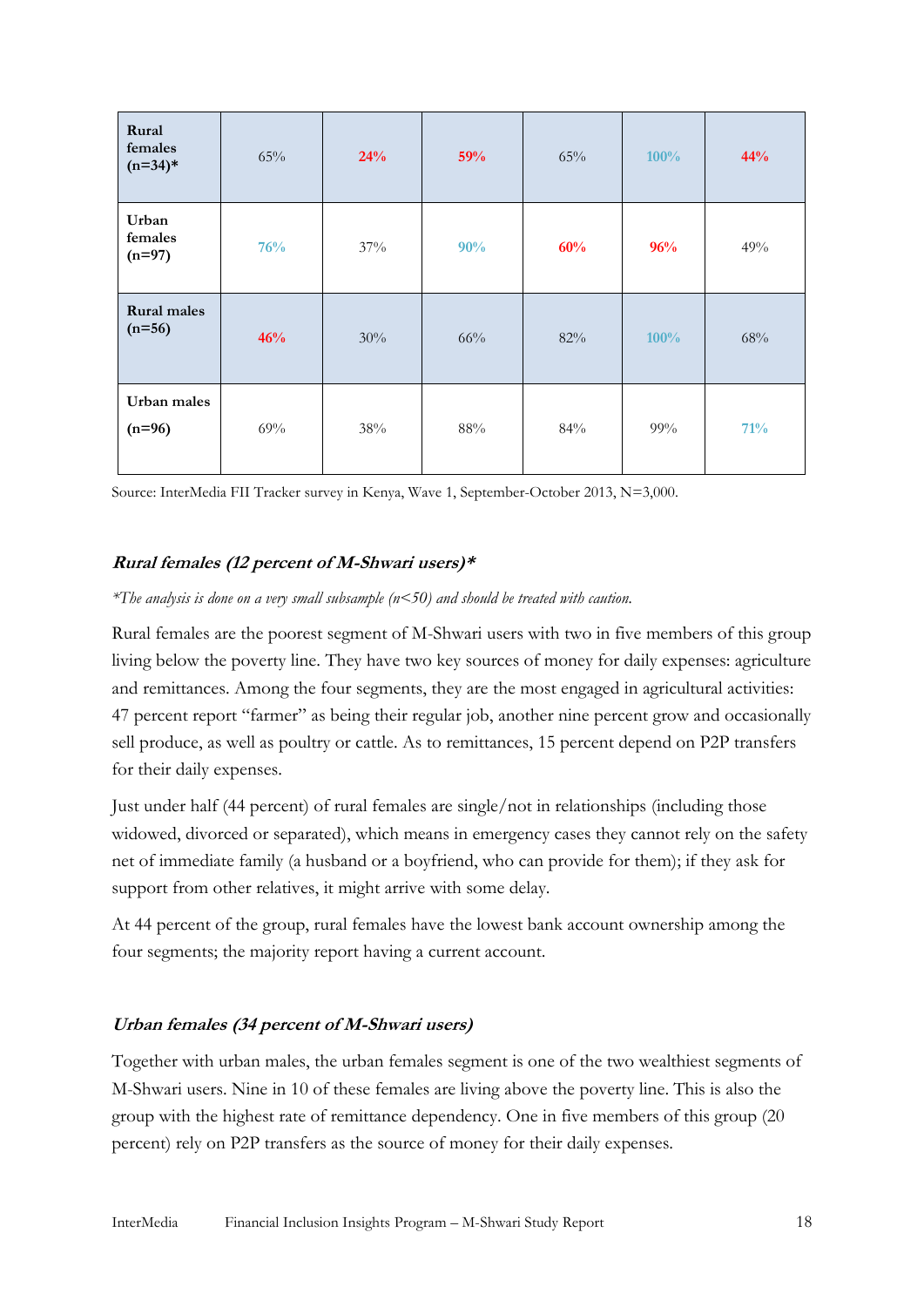While 60 percent of urban females have a regular job, they tend to have high-quality jobs: 14 percent report they own a shop or a business, and 8 percent are professionals, such as doctors, nurses and teachers. Less than one in 10 works in agriculture as full-time (4 percent) or subsistence (4 percent) growers.

Sixty-two percent of urban females are either married or in committed relationships. About half of them have bank accounts in their names -- mostly savings accounts (32 percent of all urban females) or current/checking accounts (18 percent).

#### **Rural males (20 percent of M-Shwari users)**

Rural males are the most mature group of M-Shwari users: less than half of them are younger than 35 years old. In terms of wealth, they are right in the middle between rural females and urban dwellers of both genders: 66 percent of the group lives above the poverty line.

Similar to rural females, they are involved in agriculture but not as much as their female counterparts. A third of rural males (34 percent) earn their money from farming, however, unlike females, all of these rural males are engaged in agriculture as their regular job; they do not engage in subsistence farming.

Aside from farming, rural men make their living by engaging in a wide variety of skilled-labor jobs such as electrician, mechanic, driver, or carpenter. Some rural males rely on remittances from other people (11 percent). All of them are younger than 35 years old.

Two-thirds of rural males have a bank account; this is higher than their female counterparts and higher than urban females. Forty-six percent of rural males have savings accounts and almost a third (32 percent) have current accounts.

#### **Urban males (34 percent of M-Shwari users)**

Urban males exhibit all of the typical features of the M-Shwari user group. They are mostly young, well-educated and well-off. Almost all of them report a regular job (84 percent); those without a job live on remittances (8 percent).

In terms of occupations, urban men fall into three main job categories: service jobs, such as a driver, watchman, cook or waiter (23 percent of urban men); professionals, such as a doctor, teacher or nurse (15 percent); and shop/business owners (14 percent).

Urban males report the highest rate of bank account ownership among the four groups at 71 percent: 48 percent have a savings account, 33 percent have a current account and 6 percent report a student account.

Similar to rural females, about a half (48 percent) of urban men are single and can rely only on limited family support in case of an emergency. However, they have savings; and a small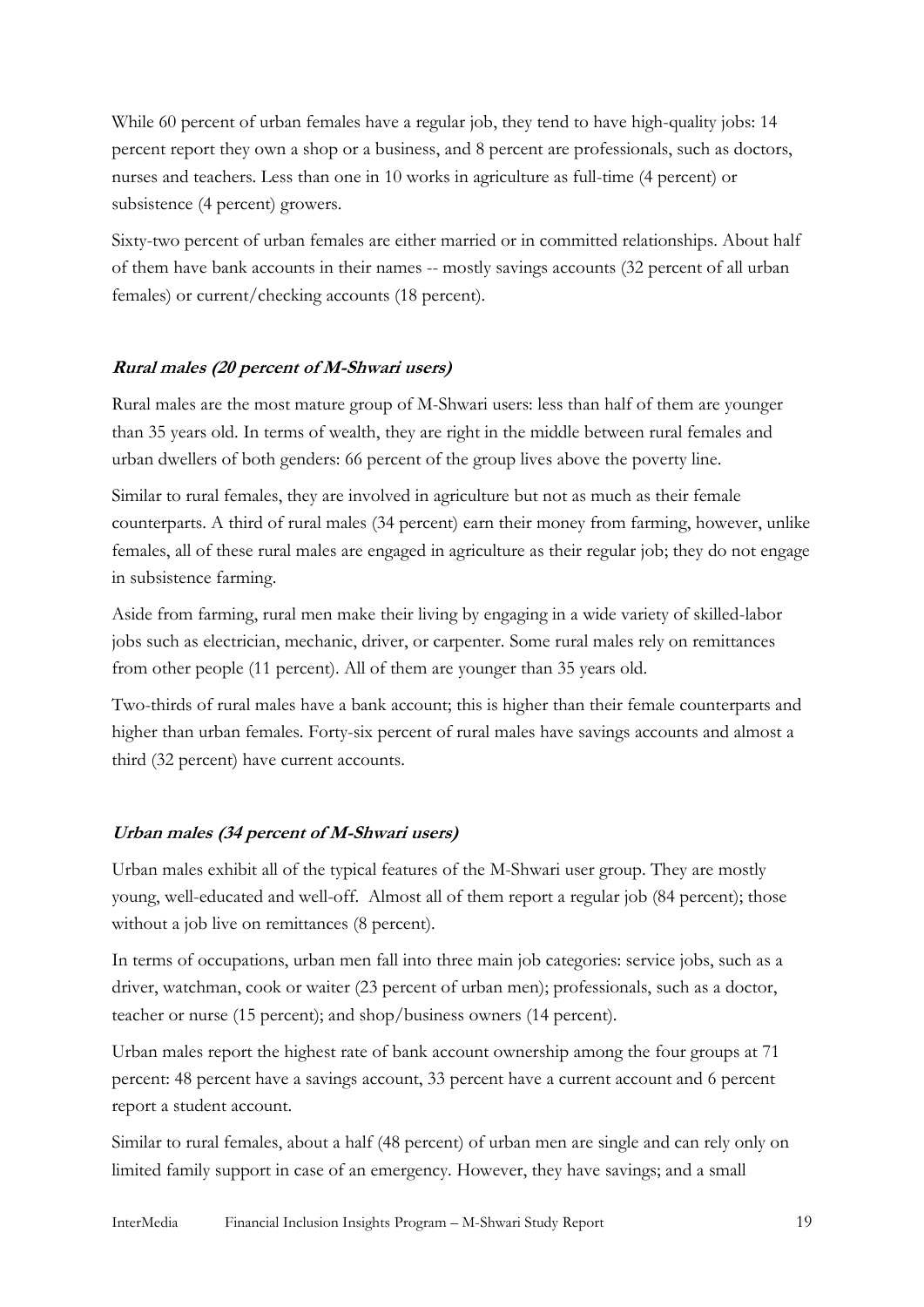proportion is already using the savings to pay for daily expenses while they are not employed (5 percent).

|  | Figure 9. Summary of unique characteristics of the four M-Shwari user segments |  |  |
|--|--------------------------------------------------------------------------------|--|--|
|  |                                                                                |  |  |

| <b>Rural females</b>                                                                              | Urban females                                       |
|---------------------------------------------------------------------------------------------------|-----------------------------------------------------|
| This is the most vulnerable segment. Many single,                                                 | This is the successful segment. Most of these       |
|                                                                                                   |                                                     |
| rural females do not have a safety net at home.                                                   | females are in committed relationships; more than   |
| Their income fluctuates seasonally; depending                                                     | half have a job; a quarter receive remittances.     |
| on weather conditions (farming) or other people                                                   | Those employed tend to own a business or have       |
| (remittances). Rural females rarely own property                                                  | white-collar jobs. They have a relatively good      |
| they can use as collateral for a bank loan; they also                                             | financial safety net at home and modest access to   |
| are not likely to save much money, which limits                                                   | banking services. They also have experience         |
|                                                                                                   |                                                     |
| the credit they can get through informal savings-                                                 | saving with a formal financial institution.         |
| borrowing groups.                                                                                 |                                                     |
|                                                                                                   |                                                     |
|                                                                                                   |                                                     |
| <b>Rural males</b>                                                                                | <b>Urban</b> males                                  |
| This is the mature segment, and represents those                                                  | This segment represents young single males in       |
|                                                                                                   |                                                     |
| who make their incomes mainly through farming                                                     | service jobs. This is the most financially prepared |
| or skilled-labor jobs. While this segment is more                                                 | segment. These males might not have a reliable      |
| stable financially than rural females, rural males                                                | financial safety net at home, but they have stable  |
| experience financial ups and downs. Jobs are                                                      | jobs and are able to save a bit. As a result, they  |
| subject to seasonal fluctuations, so income                                                       | have a small financial cushion in case there is an  |
| fluctuates. Rural males might make enough                                                         | emergency or if they are in between jobs.           |
|                                                                                                   |                                                     |
| money to meet daily expenses, but they do not<br>make enough to set aside any substantial amount. |                                                     |

Source: InterMedia FII Tracker survey in Kenya, Wave 1, September-October 2013, N=3,000.

## **Those who are aware of M-Shwari but do not use the service**

## **There are four distinct M-Shwari nonuser segments by gender and urban/rural status. Each segment has unique characteristics that have an effect on their financial needs and their use of financial services, and also differentiates them from M-Shwari users.**

While 66 percent of mobile money users were able to recall M-Shwari spontaneously or when prompted, only 12 percent said they were using the service. The group of adults who are aware of M-Shwari but do not use the service are very different in their characteristics from those who use M-Shwari (Figure 10). The group is somewhat dominated by the traditionally disadvantaged populations: females, those living in rural areas and those below the poverty line. The group is also older than the group of M-Shwari users: 54 percent are younger than 35 years old compared with 67 percent among M-Shwari users. They are not as educated as M-Shwari users, with only half reporting secondary education or above compared with 81 percent for M-Shwari users. Finally, their ownership of mobile equipment and financial services (a bank account or a mobile money account) are lower than those of M-Shwari users.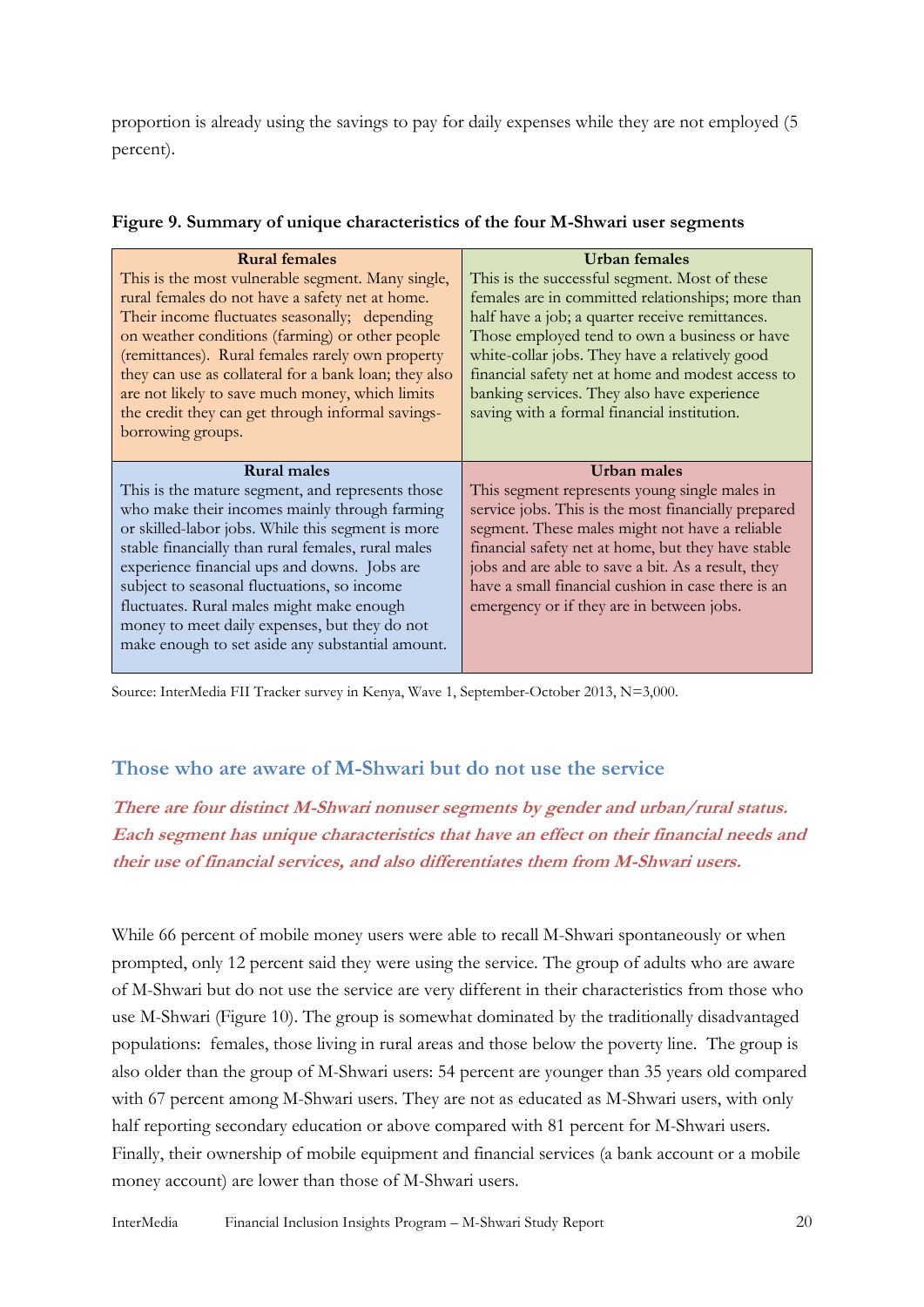



Source: InterMedia FII Tracker survey in Kenya, Wave 1, September-October 2013, N=3,000.

## **Figure 11. Kenyan adults who are aware of M-Shwari but do not use the service (n=1,760), by education and ownership of mobile equipment and financial service accounts**



Source: InterMedia FII Tracker survey in Kenya, Wave 1, September-October 2013, N=3,000.

Overall, those who are aware of M-Shwari but choose not to use the service are less well-off and do not have the same experience with/exposure to financial services as M-Shwari users. While individually, these characteristics are not barriers to taking up M-Shwari, in combination, they can make the M-Shwari nonusers less open to new products as they have limited funds and limited knowledge of financial institutions/products. Thus, they might have less trust for M-Shwari as a place to store their funds.

Nevertheless, members of this group have the potential to become M-Shwari users. Most of them already have a mobile money account (92 percent of the group). A few have already tried using mobile money services for savings (8 percent) and loans (1 percent). A promotional campaign offering a small financial incentive for trying the product, with no risk to their own funds, might stimulate trial use of M-Shwari among nonusers.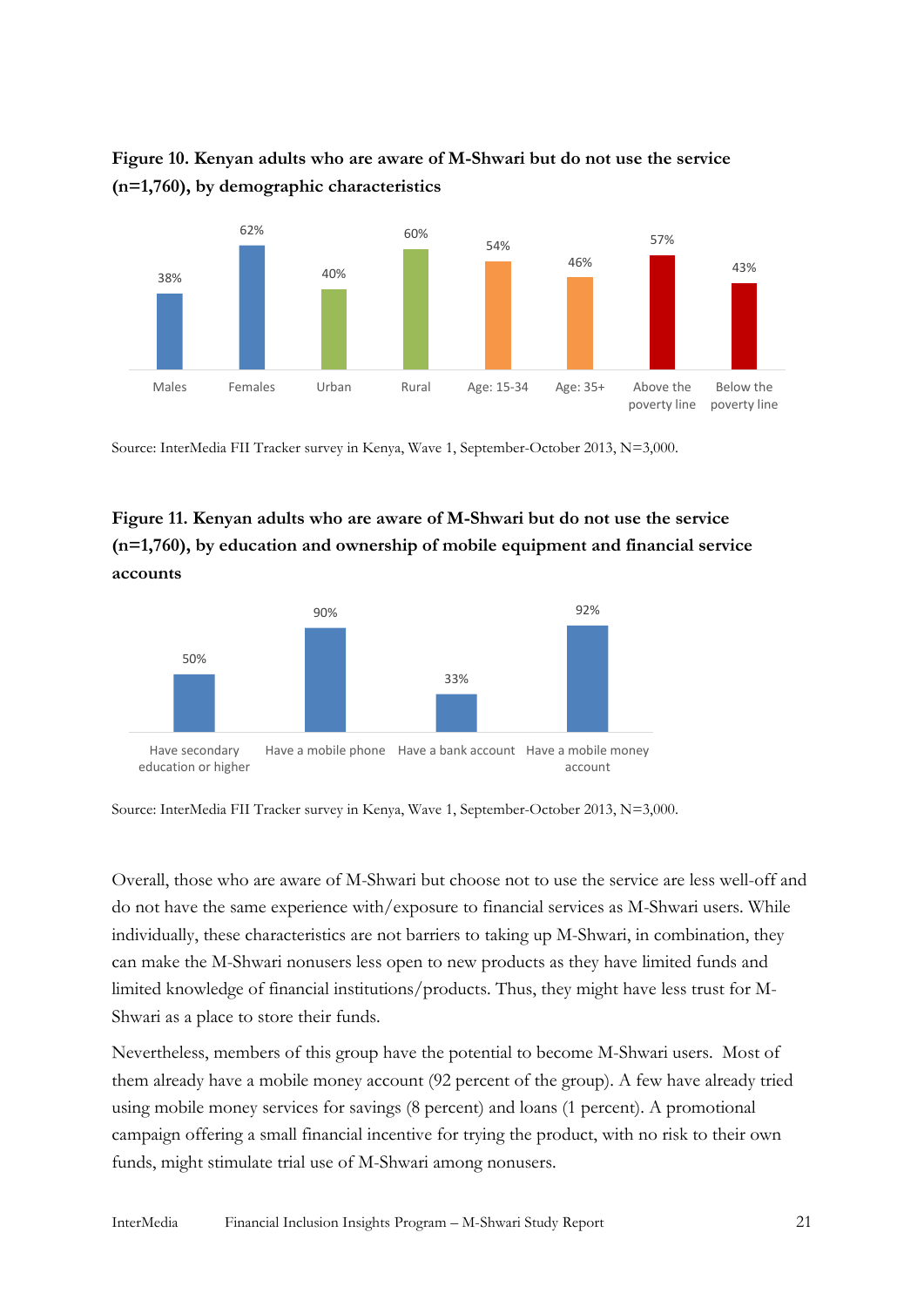## <span id="page-21-0"></span>**Chapter 5: M-Shwari Usage**

M-Shwari users continue to explore the product's uses. The follow-up survey respondents were equally likely to report that they are using M-Shwari to help them manage short-term ups and downs in cash flow and to save for various goals. Many report depositing money in an effort to "increase their loan limit," which means they do not have a clear understanding of how the loan limit is calculated. This chapter will look at how M-Shwari is used and why it is used this way. The findings in this chapter are based on the M-Shwari follow-up survey. Due to the small size of the achieved survey sample ( $n=108$ ), the data do not allow for analysis of activities by user segments.

#### **Deposits and withdrawals**

**Deposits and withdrawals are the most common reported uses of M-Shwari. Moreover, the majority of participants deposit and withdraw money to/from M-Shwari with identical frequency. However, there are no statistical relationships between deposit/withdrawal activities or between the frequency and amount of deposits and withdrawals.**

All follow-up survey respondents report depositing and withdrawing money to/from M-Shwari. The majority of participants deposit and withdraw money at least once a month. The behavior patterns are very similar across respondent subgroups; three in five report the exact same frequency of deposits and withdrawals.

Overall, the respondents deposit and withdraw relatively small amounts: 88 percent of those who deposit<sup>18</sup> and 85 percent of those who withdraw<sup>19</sup> reported amounts less than 2,500 KSHS (\$28). There are no relationships between the amount and the frequency of deposits or the amounts and frequency of withdrawals. The fact that M-Shwari users deposit and withdraw different amounts and the amounts are not correlated with the frequency of deposit/withdrawal activities is consistent with the reported "system testing" users engage in. Users track their activities to see if a specific combination of an amount and frequency of deposit/withdrawal helps increase their loan limits.

<sup>1</sup>  $18 n=94$  $19 n=93$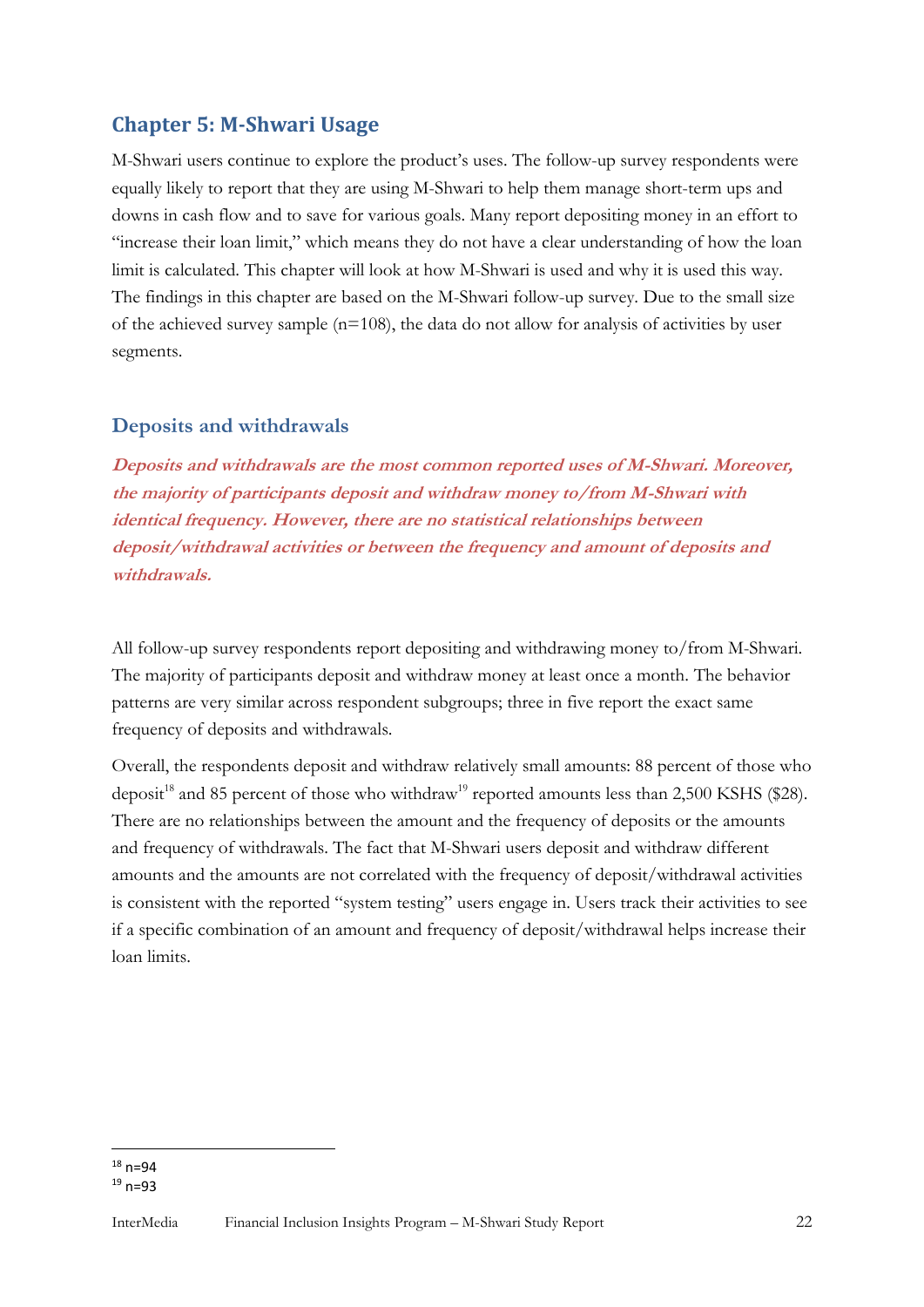### **Figure 12. Percentage of M-Shwari users in the follow-up survey, by frequency of deposits and withdrawals\***



*\*Some analysis is done on a small subsample (n<50) and should be treated with caution.*

Source: InterMedia M-Shwari Survey in Kenya, May 2014, N=108.

#### **Deposits and borrowing**

**The data suggest that some respondents deposit money into their M-Shwari accounts to increase their loan limits, in preparation for taking out a loan. In fact, frequent deposits serve as a predictor of upcoming loan applications.**

The study demonstrated significant relationships between respondents' depositing and borrowing behaviors. Those who made at least one deposit in the 90 days prior to the survey were more likely to borrow money during the same period than those who made deposits more than 90 days ago (Figure 13). In addition, almost all respondents who deposit money with M-Shwari typically withdraw it within three months and several withdraw within just one week. The consistency of the deposit-withdraw-borrow cycle confirms the earlier assumption that depositing behaviors of M-Shwari users are more likely to be related to borrowing, rather than saving, activities.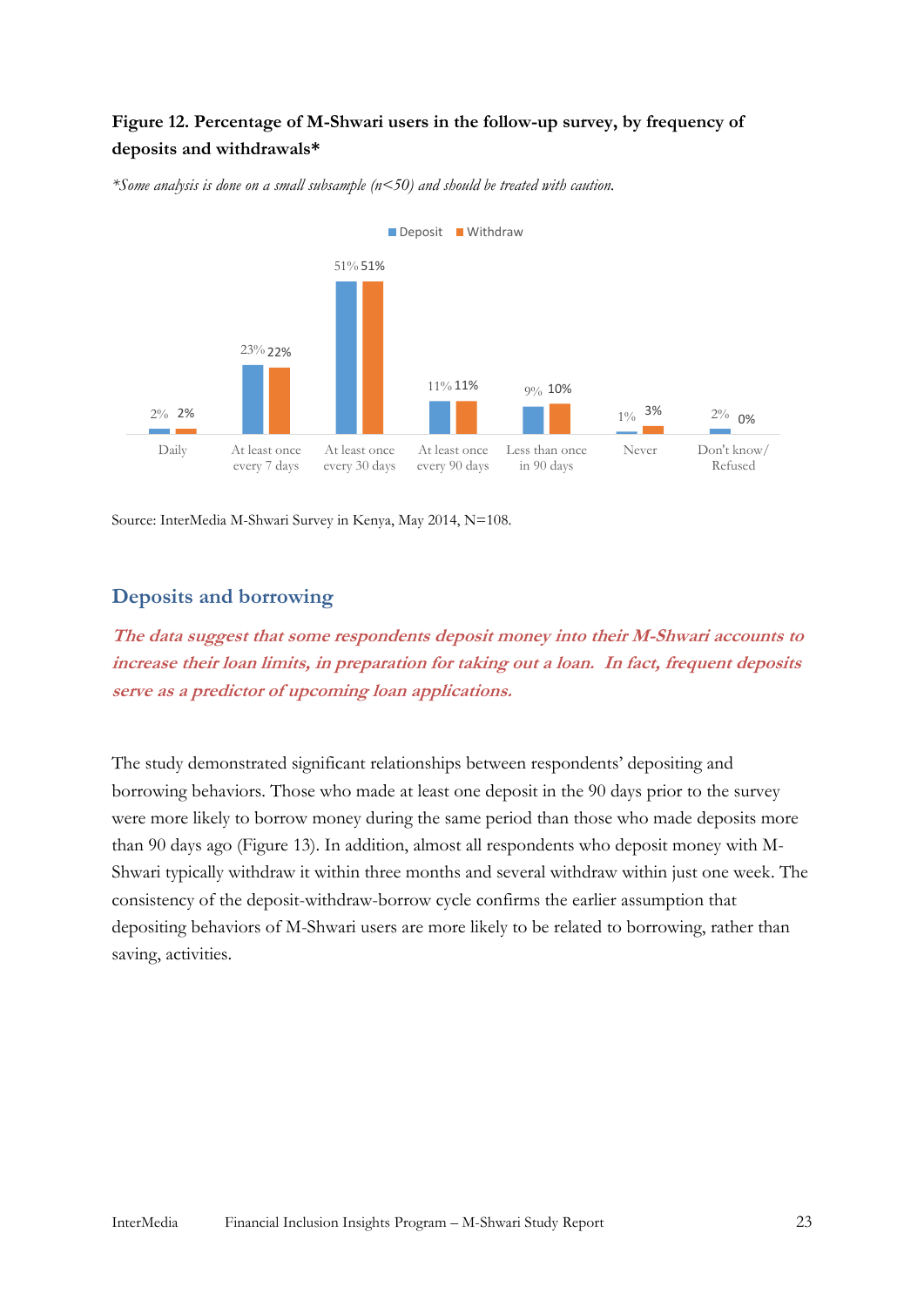## **Figure 13. Relationships between depositing money and applications for loans among M-Shwari users\***



*\*Some analysis is done on a very small subsample (n<50) and should be treated with caution.*

Source: InterMedia M-Shwari Survey in Kenya, May 2014, N=108.

The reasons for depositing money to M-Shwari further underscore the relationship between deposits and borrowing. All the respondents who deposited money were asked why they deposit money to M-Shwari. When looking at the summative overview of the reasons, equal proportions of users said they deposited because they wanted to save money (any reason) and because they wanted to improve their loan limit/prepare for borrowing (Figure 14).

However, a detailed overview of specific reported reasons shows the majority of respondents said they wanted to "improve my loan limit" (Figure 15). Managing short-term ups and downs was the second most common reason followed by "saving for a short-term goal." Very few said they deposited money to save for long-term goals.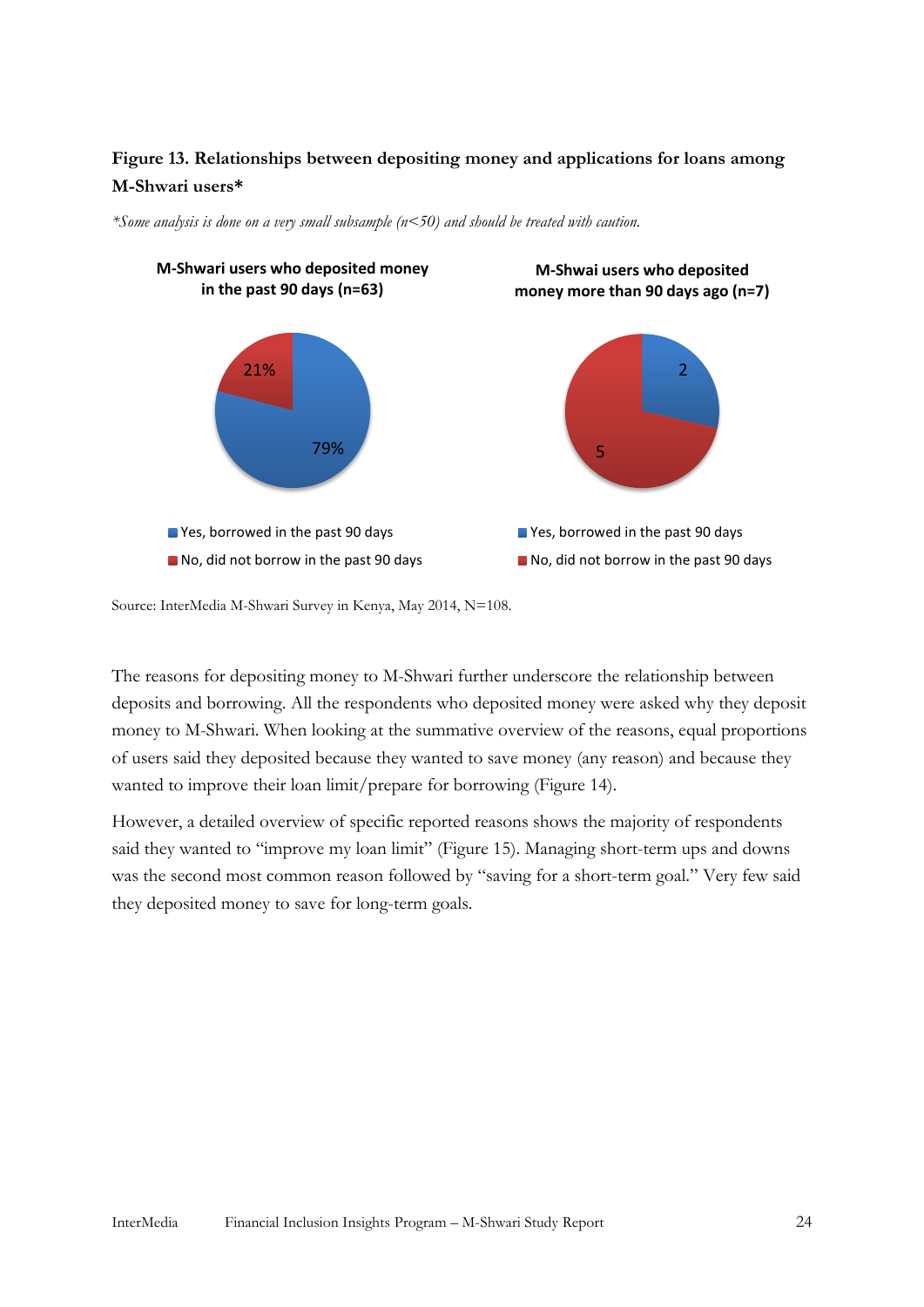## **Figure 14. Percentage of M-Shwari users in the follow-up survey who said they deposit money to M-Shwari for a specific reason (n=94), summative overview**



Source: InterMedia M-Shwari Survey in Kenya, May 2014, N=108.

## **Figure 15. Percentage of M-Shwari users in the follow-up survey who said they deposit money to M-Shwari for a specific reason (n=94), detailed overview**



Source: InterMedia M-Shwari Survey in Kenya, May 2014, N=108.

#### **Withdrawals and Borrowing**

**Unlike with deposits and borrowing, withdrawing and borrowing activities of M-Shwari users are not correlated. However, the main reasons for withdrawing money are the same as for borrowing money.**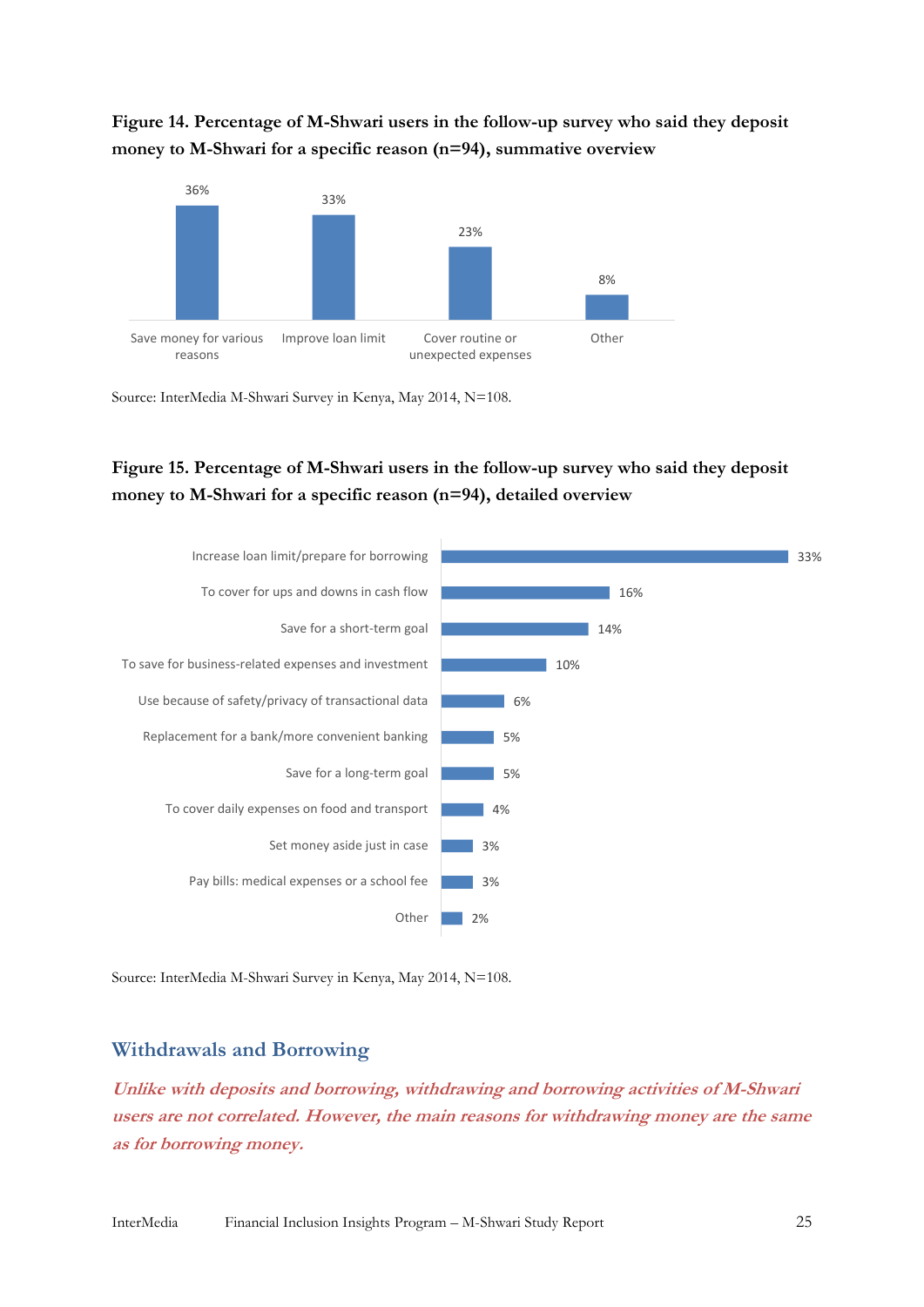The majority of those who withdraw and/or borrow money from M-Shwari said they had to manage short-term ups and downs in cash flow, followed by the need to make business-related investments (Figure 16). The third most common reason for withdrawing and borrowing money from M-Shwari was the need to cover daily expenses, including food and transportation.

## **Figure 16. Percentage of M-Shwari users in the follow-up survey who said they withdraw (n=93) and borrow (n=52) money from M-Shwari for a specific reason**



Source: InterMedia M-Shwari Survey in Kenya, May 2014, N=108.

The second and third common reasons for withdrawing and depositing money are worth noting further. First, based on the main FII survey in Kenya, 15 percent of M-Shwari users own a business or a shop. While the combined proportion of those with a business/shop among M-Shwari users is small, the fact that M-Shwari already enables some business-related activities (including getting loans to invest in business) might provide an opportunity to expand the use of the service to other business owners.

Second, there is also an emerging use case among those below the poverty line to borrow from M-Shwari to cover routine daily expenses (e.g., food and transportation). While it is important those below the poverty line have access to credit, insufficient knowledge of how credit works - how loans and interest rates on loans are calculated -- might cause those below the poverty line to get deeper into debt and further into poverty.

#### **Borrowing and repayment**

**It appears that at least a quarter of M-Shwari users are not able to repay their loans within the 30-day repayment period. This means that two in five of those who borrow from M-Shwari either pay a double (two months) interest payment of 15 percent, or default and drastically reduce their chances of getting a loan in the future.**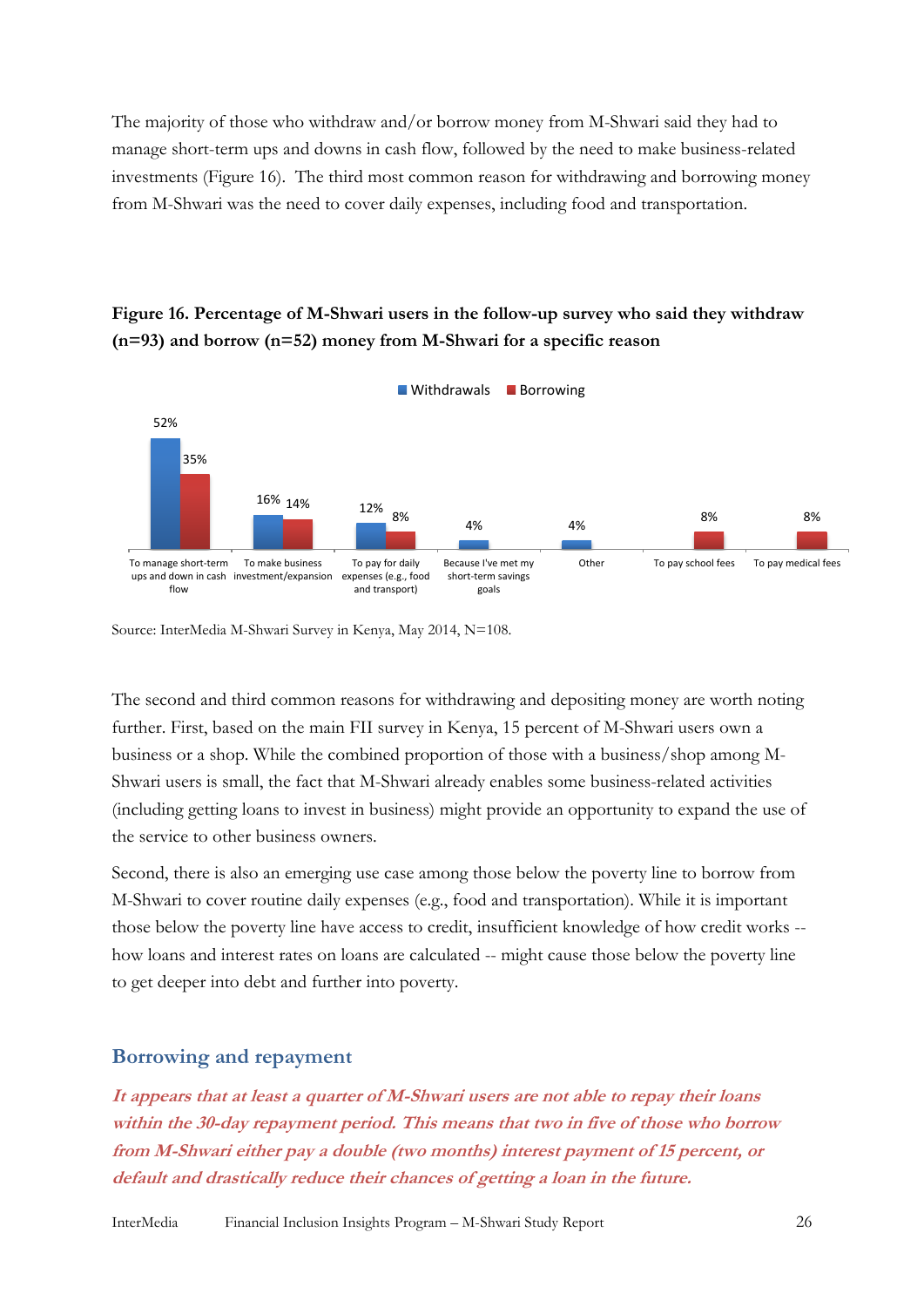Excluding those who have not yet started repaying their loans, three quarters of those who borrowed from M-Shwari were able to repay or were still repaying (at the time of the survey) their loan in the first 30 days. Twenty percent were able to repay or were still repaying within a 60-day period, which means they paid double interest on their loan (i.e., 7.5 percent interest rate each month). Only a few were completely unable to repay their loan after 60 days (the final deadline for repayment) and none of them reported any knowledge of being added to any permanent blacklist by M-Shwari, which does not mean they were not blacklisted (M-Shwari does have a blacklist and so does CBA).

#### **Figure 17. Percentage of M-Shwari users in the follow-up survey who borrowed money from M-Shwari (n=52), by their repayment status**



Source: InterMedia M-Shwari Survey in Kenya, May 2014, N=108.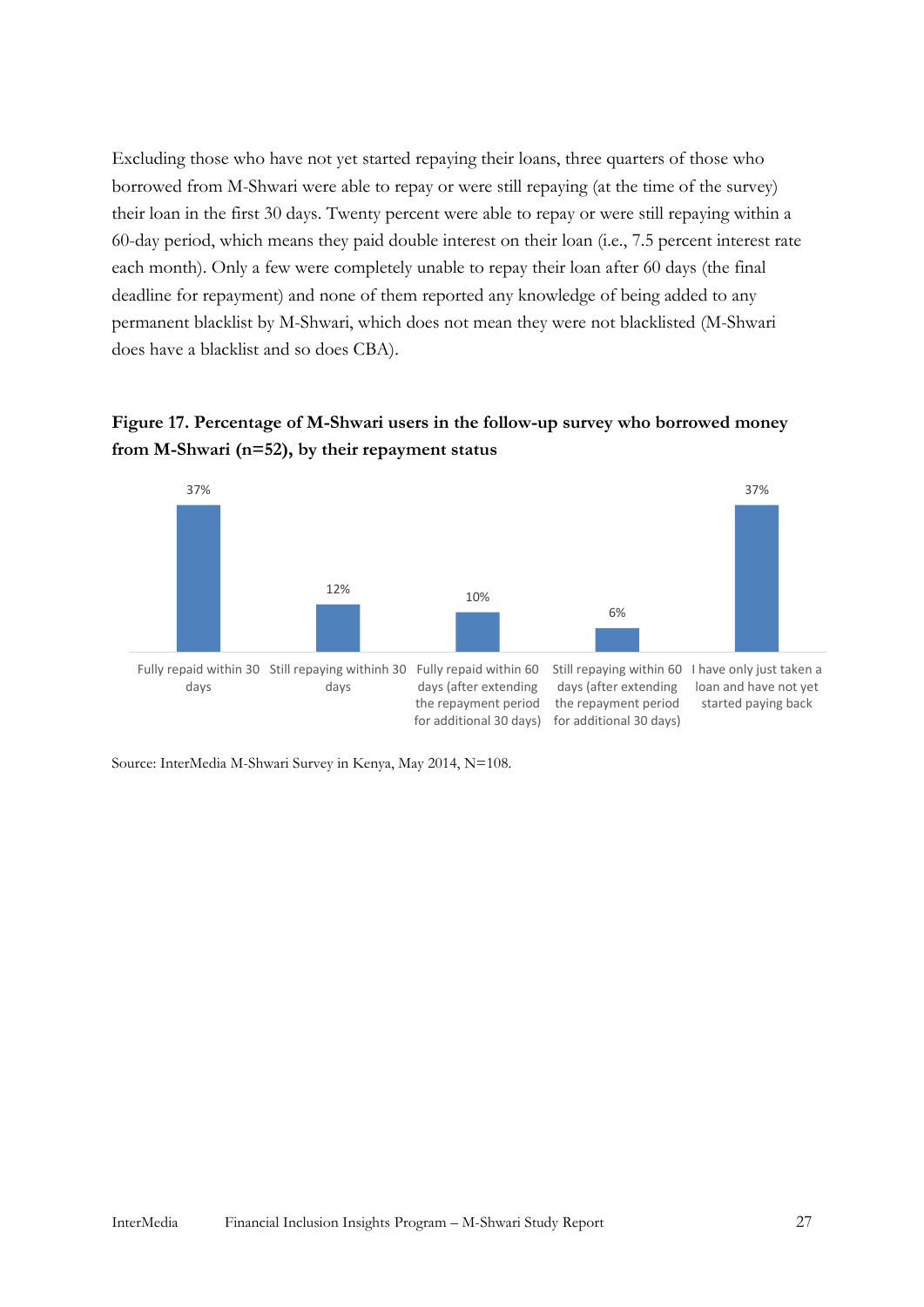## <span id="page-27-0"></span>**Chapter 6: Borrowing from M-Shwari vs. Borrowing from Other Financial Services**

This chapter further explores the borrowing behavior of M-Shwari users and compared their use of M-Shwari to the use of other formal and informal financial institutions and methods, such as banks, SACCOs, informal savings groups, and family and friends. The discussion looks at how much borrowing and savings is done via M-Shwari versus other institutions and why. The findings in this chapter are based on the M-Shwari follow-up survey (n=108).

## **The role of M-Shwari in users' financial activities**

**For most respondents, M-Shwari is a financial resource responsible for only a small portion of the money its users borrow and save. This might partially be explained by the combination of M-Shwari's low credit limits and short repayment period. This leads to the use of M-Shwari as mostly a money management tool for short-term ups and downs in cash flows. Further, limited understanding of how users' savings are related to the loan limit prevents users from keeping money on M-Shwari instead of continuously depositing and withdrawing funds.**

The follow-up survey data suggest that M-Shwari is a complementary product to augment other formal or informal financial products and services that current M-Shwari users employ to deposit/store or borrow money. M-Shwari is not yet perceived as a viable replacement for any of those products or services. As a result, M-Shwari accounts for a small percentage of respondents' overall deposits/savings and loans, with the bulk of users reporting they use at least one more financial institution for these two activities.

When asked about their deposited/stored money, about a half of the respondents (46 percent) said they had 10 percent or less of their cumulative funds stored in M-Shwari. Only one in 10 reported using this service to store more than 50 percent of their funds. .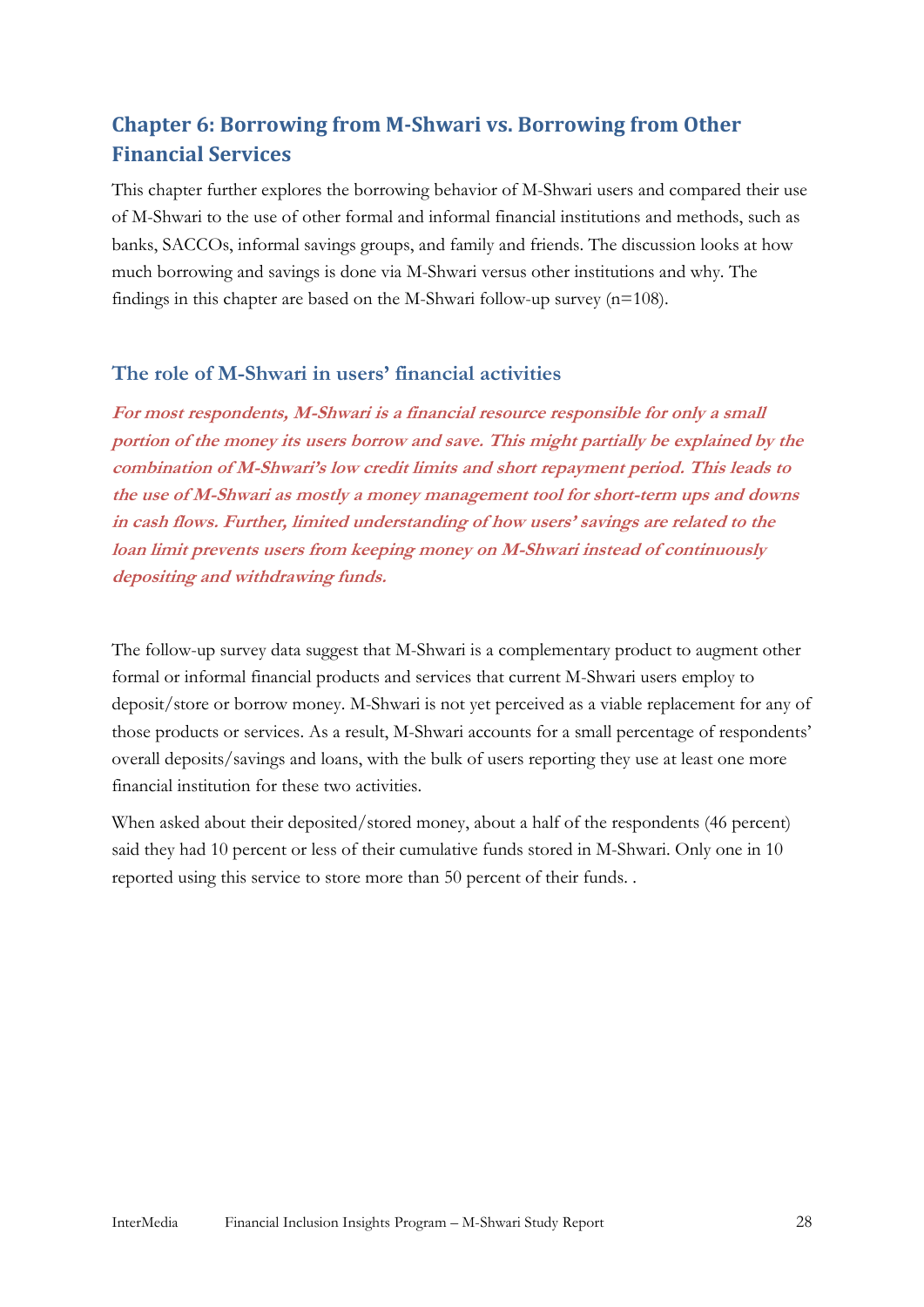

## **Figure 18. Percentage of M-Shwari users in the follow-up survey, by proportion of funds they store in M-Shwari (n=94).**

Source: InterMedia M-Shwari Survey in Kenya, May 2014, N=108.

The main competition to M-Shwari as a place to deposit and store money comes from chamas (informal savings-lending groups) and banks (Figure 19). The preference for chamas might be driven by the fact that saving and borrowing activities are not interconnected. In addition, chamas' lending environments are very favorable, especially for those below the poverty line, with flexible loan repayment conditions and interest rates calculated on the decreasing balances not the original loan amount. However, to be able to borrow money with a chama, the individual has to deposit money to/store money in the common "money pot."<sup>20</sup>

The high use of banks to deposit and store funds might be due to high exposure to banks (more than half of M-Shwari users have a bank account), and the perceived benefits of a bank as a traditional formal financial institution. Some of those perceptions were discussed in Chapter 4, with several respondents saying they began using M-Shwari because it was "like a bank," but a traditional bank was not accessible to them. While M-Shwari is, in fact, a bank account accessible through a mobile phone interface, users are clearly not fully aware of this and perceive M-Shwari as an extension of the M-PESA mobile money service.

In addition to chamas and banks, friends and family, as well as hiding places, remain common avenues for money storage, especially for temporary storage. These two resources for money storage share two characteristics. They are well-known and trusted and there are no fees associated with depositing/storing money. While M-Shwari has been in the market for more than two years, it is still a new product for many and most of the financial activities available with M-Shwari have a cost or fee attached to them.

1

<sup>20</sup> http://blog.myc4.com/2012/08/06/the-chama-way/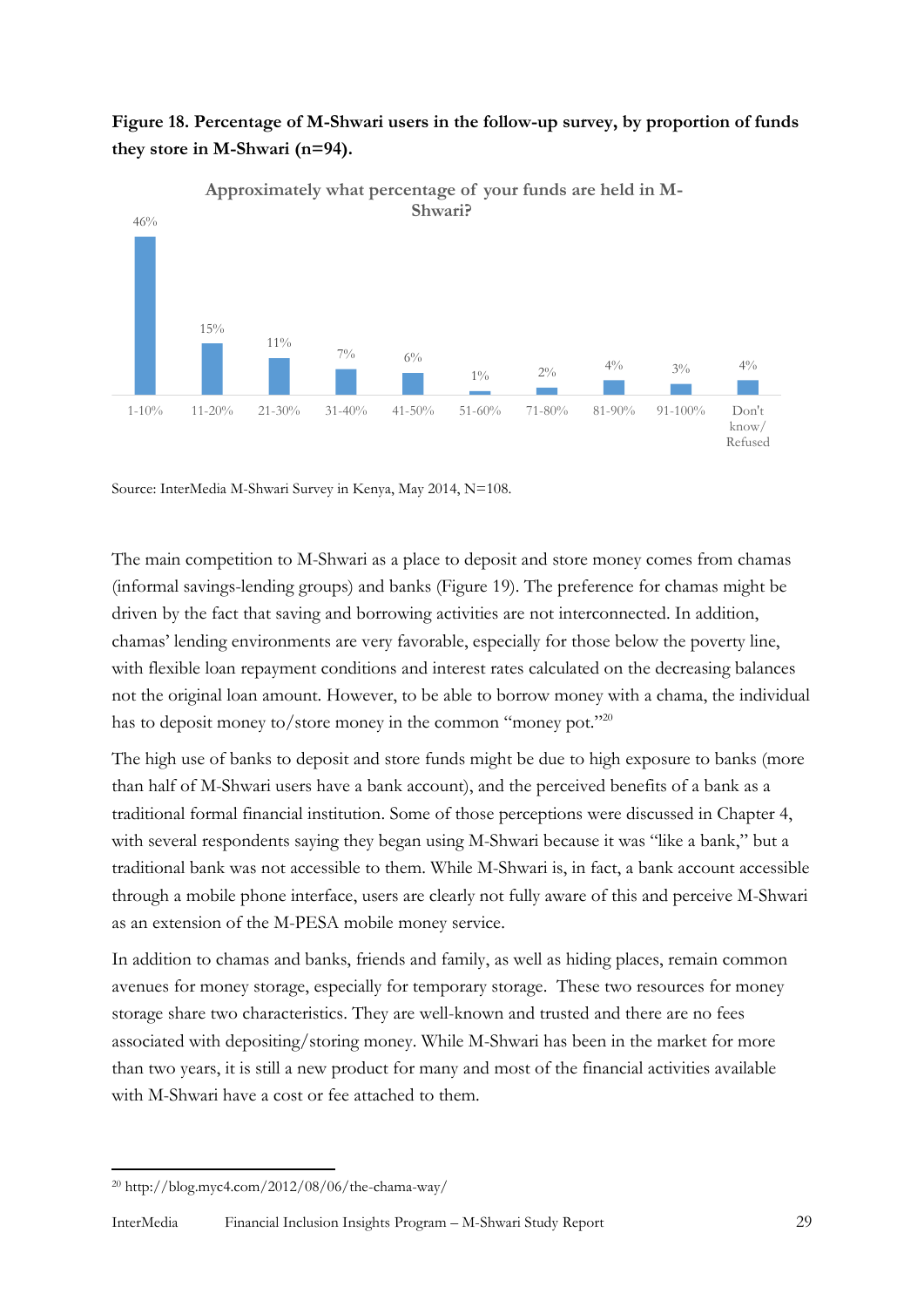

**Figure 19. Percentage of M-Shwari users in the follow-up survey who deposited money /stored money in various formal and informal financial institutions (n=94)**

Source: InterMedia M-Shwari Survey in Kenya, May 2014, N=108.

The role of M-Shwari as a source of loans is more prominent than its role as a source for depositing/storing money. Fifty-seven percent of M-Shwari users attempted to borrow from M-Shwari at least once in the 90 days prior to the survey. The application rates with other financial institutions/groups were much lower during the same period (Figure 20 and Figure 21). For example, only 33 percent of the respondents, who borrowed from M-Shwari, asked for a loan from family and friends, and only 12 percent attempted to borrow from a chama.

**Figure 20. Percentage of M-Shwari users in the follow-up survey who applied for a loan (but not necessarily got or taken out a loan) with various formal and informal financial institutions (n=60)**



#### **Besides M-Shwari, from whom did you apply for a loan in the past 90 days?**

Source: InterMedia M-Shwari Survey in Kenya, May 2014, N=108.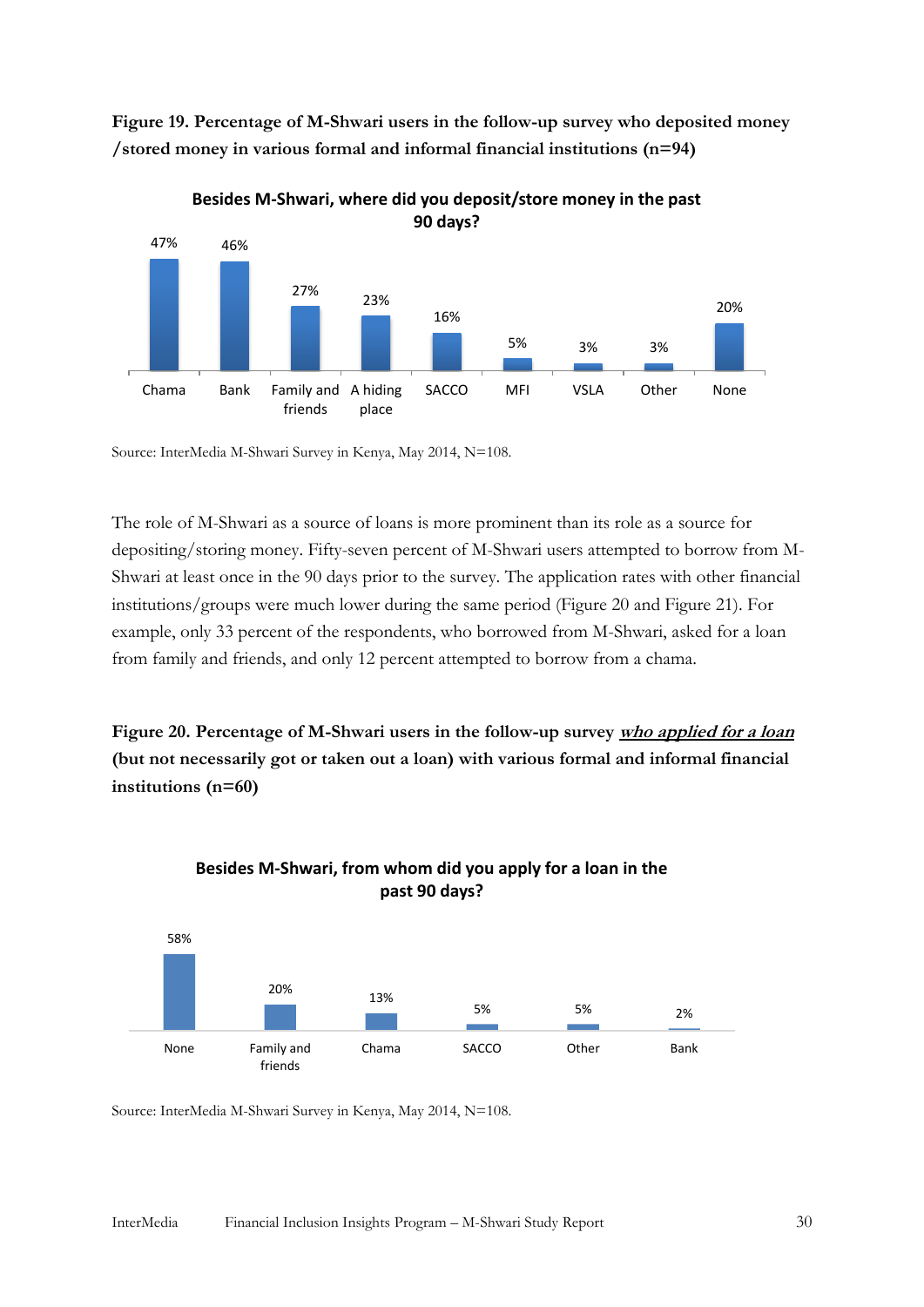**Figure 21. Percentage of M-Shwari users in the follow-up survey who took out a loan with various formal and informal financial institutions (n=52)**





Source: InterMedia M-Shwari Survey in Kenya, May 2014, N=108.

However, when respondents were asked what portion of their loans came from M-Shwari, it did not appear that M-Shwari was an important source of borrowed money. Just about one in five M-Shwari borrowers said more than 50 percent of their loans come through M-Shwari (Figure 22). For comparison, a third of M-Shwari borrowers said less than 10 percent of their borrowed funds are through M-Shwari.

**Figure 22. Percentage of M-Shwari users in the follow-up survey, by proportion of funds they borrow from M-Shwari (n=52).** 



Source: InterMedia M-Shwari Survey in Kenya, May 2014, N=108.

Overall, most respondents appear very active in their use of M-Shwari (i.e., most deposited, withdrew and borrowed money at least once "in the past 90 days"). However, almost all of them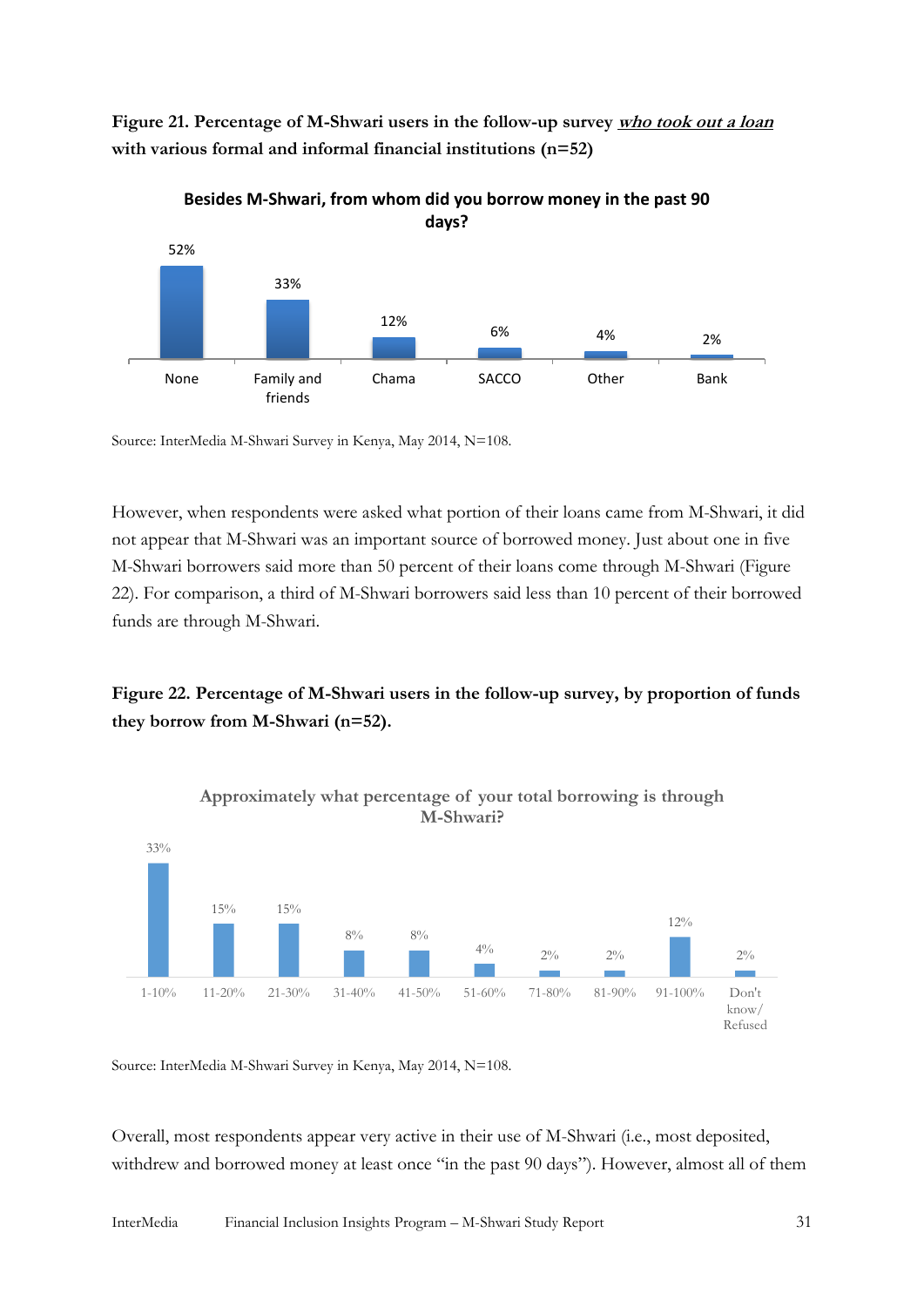use M-Shwari to deposit, withdraw, store and borrow small amounts of money compared with other formal and semi-formal financial institutions. The respondents also perceive M-Shwari as a secondary/supporting resource, as opposed to other institutions and groups that are used as primary destinations for financial activities, especially savings and credit. It is possible the low credit limit combined with a short repayment period limits the use of M-Shwari to helping users "manage short-term ups and down in cash flow." These two characteristics of M-Shwari – small loans and a short repayment period – may make banks, chamas or SACCOs, which offer larger amounts with more flexible repayment periods, more attractive. This also applies to borrowing from family and friends. The traditions of the Kenyan borrowing culture are such that the repayment of loans to the members of one's social circle (i.e., family members, friends, neighbors or other acquaintances) might take several years and repayment might be done in-kind, if at all.<sup>21</sup>

**.** 

<sup>21</sup> Susan Johnson, University of Bath, UK and Froukje Krijtenburg, Department of Social and Cultural Anthropology, VU University Amsterdam (2014), What do low-income people know about money? Indigenous financial concepts and practices and their implications for financial inclusion. FSD Insights, Issue 7, April 2014.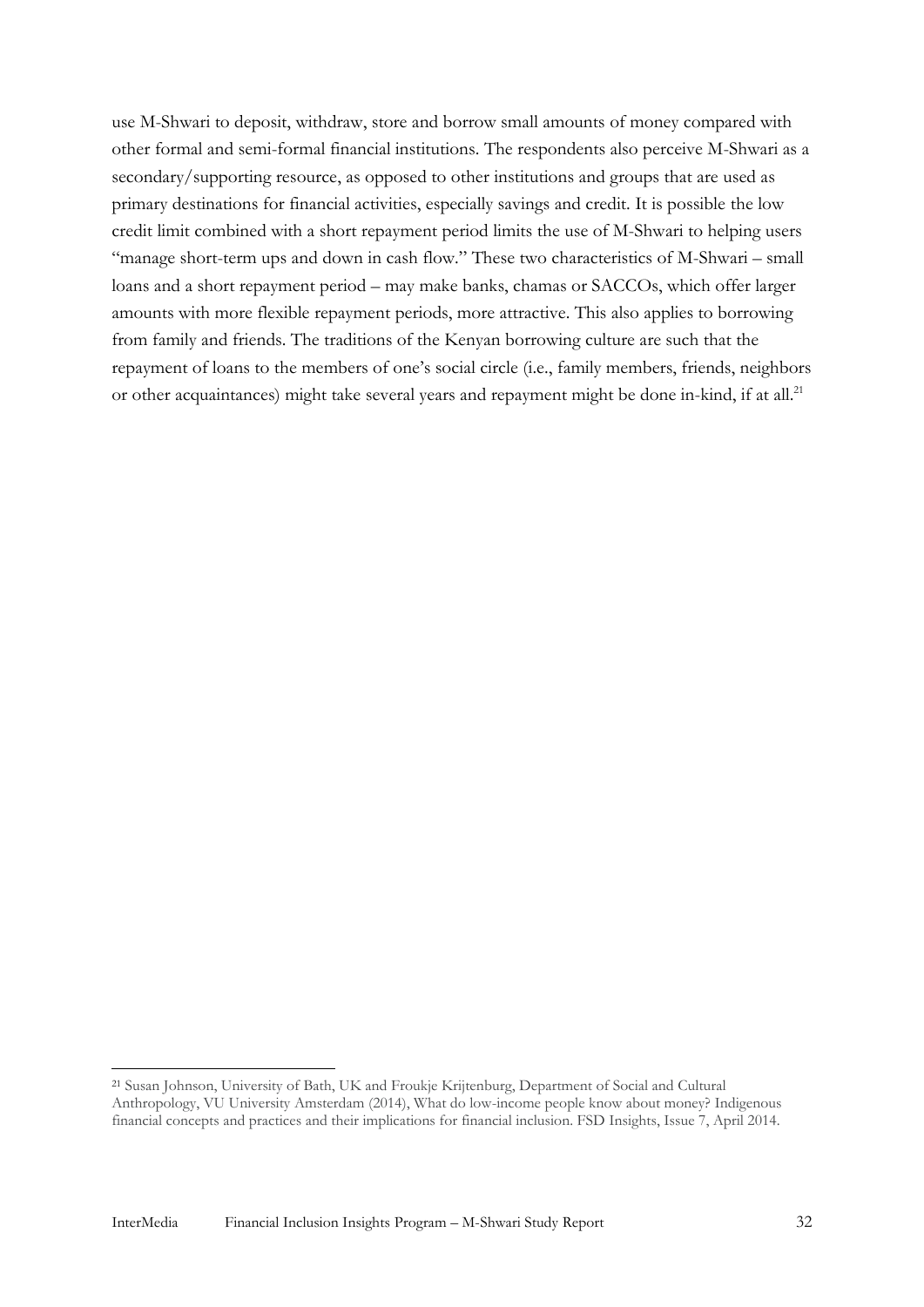## <span id="page-32-0"></span>**Chapter 7: Benefits and Challenges When Borrowing from M-Shwari**

**The majority of respondents agreed that the perceived "low cost of loans" is the main benefit of M-Shwari as a lender. Since most respondents have had an experience borrowing from other institutions, the "low costs" of M-Shwari might be a summative characteristic referring also to the easy loan application process compared with loan processes at other formal and informal institutions. The users also named a number of challenges that make borrowing from M-Shwari problematic, including insufficient clarity on how the product works and related technical issues, high loan-rejection rates, low loan limit and delays in posting money once a loan is approved. While M-Shwari is a well-liked product, the disadvantages cited by users may be negatively affecting users' borrowing activities.**

While figures suggest that many respondents found M-Shwari an attractive lending product, they also indicated a collection of barriers that prevents them from reliably borrowing as much as they need, without having to borrow from additional sources.

Among all respondents (N=108), 24 M-Shwari users (22 percent) answered the following question: "How did the cost of your last M-Shwari loan (i.e., the 7.5 percent loan facilitation fee or interest rate) compare with the cost of other loans you have taken out in the last 90 days?" Only one person felt M-Shwari was much more expensive and two thought it was about the same. Twenty-one users said the cost of their last M-Shwari loan was cheaper or much cheaper compared with the cost of loans from other formal and informal institutions.

Despite the "low cost of loans" benefit, users reported the following barriers to using M-Shwari as a loan vehicle:

- **Low level of understanding of the product:** Many respondents did not know how to check their loan limit prior to submitting an application (23 users out of the 40 who applied for and were approved for a loan).
- **Technical issues when accessing the M-Shwari account:** A small number of M-Shwari users reported experiencing problems accessing their M-Shwari accounts (Figure 23). While the percentage of those with this problem is low, when the inability to access an account is coupled with insufficient understanding of how M-Shwari works, it creates overall frustration with the service.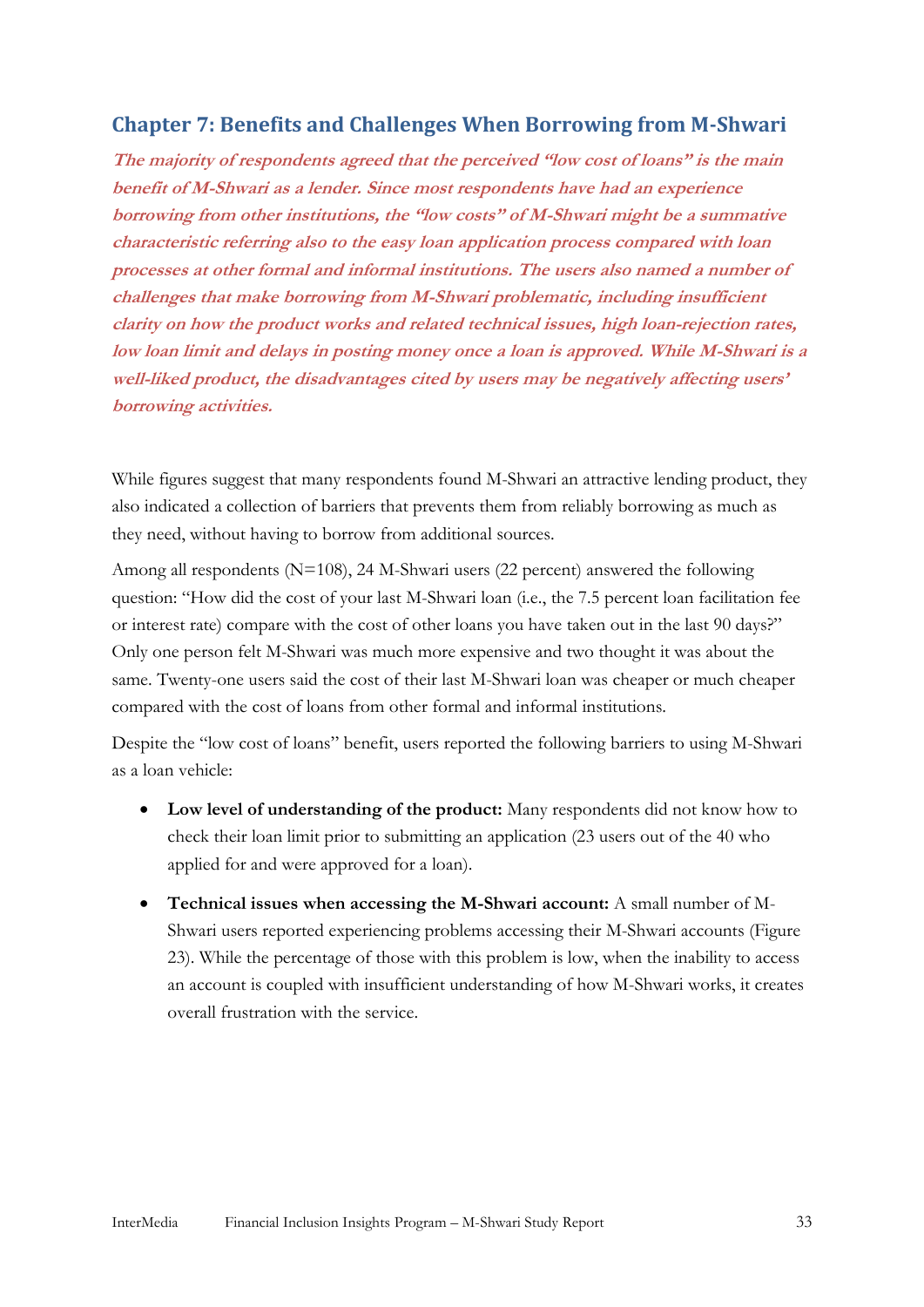

**Figure 23. M-Shwari users who reported problems accessing their accounts (n=106)**

Source: InterMedia M-Shwari Survey in Kenya, May 2014, N=108.

- Loan approval rate is perceived as low: Out of 60 respondents who ever applied for a loan with M-Shwari, 20 people (33 percent) said their loan requests were turned down at least once. Among those, five users did not know why their applications were rejected; five users said they were turned down because they were still repaying previous loans; and two people indicated they applied for a loan larger than their approved limit.
- **Delays in receiving a loan:** A small number also reported delays in receiving an M-Shwari loan at least once within the 90 days prior to the survey.
- Loan limit is perceived as insufficient/low: Of those who had successfully borrowed money with M-Shwari (n=52), approximately a third were unable to borrow as much as they needed, leading some to report they were either ''unsatisfied'' or ''very unsatisfied'' with the overall amount they were able to borrow.

The last category – low loan limit – is not only a trigger for borrowing from additional sources, it also leads some respondents to postpone their loan applications with M-Shwari while they work on increasing their limits. This also means the funds they need are significantly delayed and may not be as useful in helping them cope with financial emergencies or, in some cases, may contribute to a new adverse event (e.g., losing a job if money isn't borrowed quickly enough to pay for transportation to get to the workplace).

Based on the responses of those who had not applied for an M-Shwari loan in the 90 days before the survey (n=45), 40 percent did not apply for a loan because they did not need money during that period. However, 13 percent of users said they checked what size of loan they can apply for using an M-Shwari loan-calculator tool and realized that the loan limit at that time was too low; hence, they decided to wait for their limits to increase and apply later (Figure 24).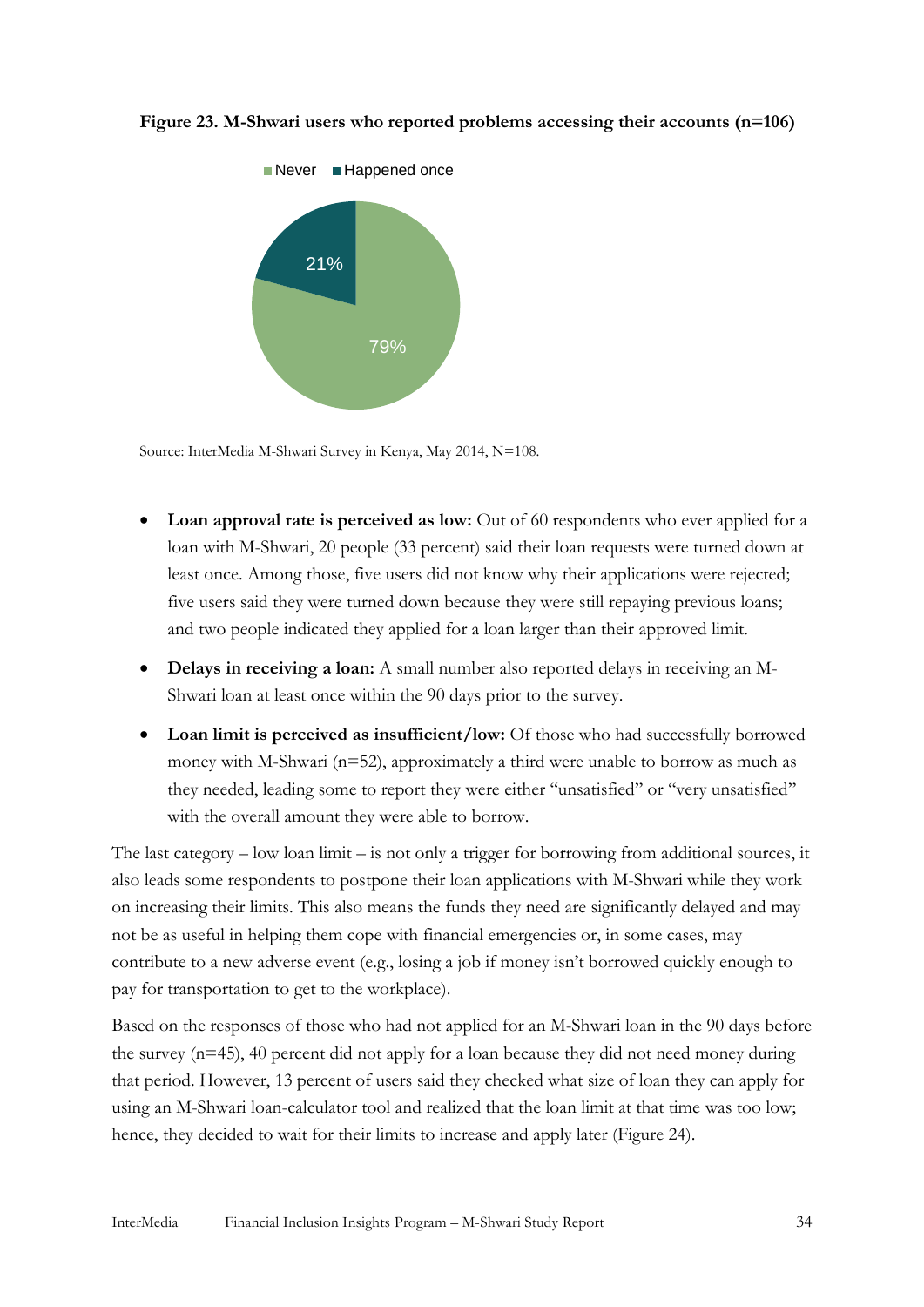**Figure 24. The top five reasons for not applying for an M-Shwari loan in the past 90 days (n=45)**



Source: InterMedia M-Shwari Survey in Kenya, May 2014, N=108.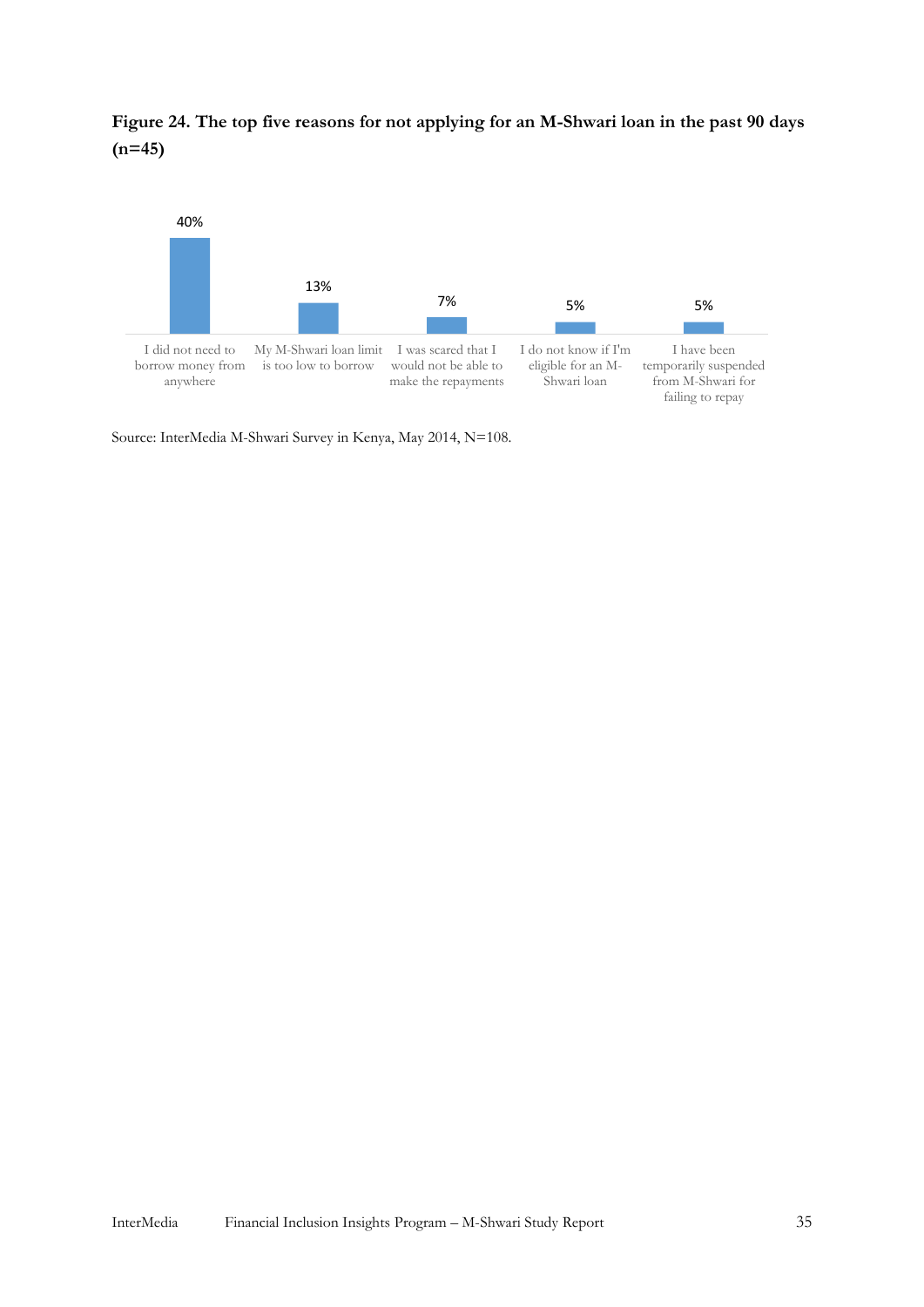## <span id="page-35-0"></span>**Chapter 8: Overall Experiences with M-Shwari**

This chapter expands on the discussion started in Chapter 6 and looks at the advantages and disadvantage of M-Shwari as an overall financial service, not just as a savings and credit instrument. The advantages and disadvantages listed by the participants are placed into distinct themes to provide a big picture of M-Shwari users' expectations of s and experiences with the service. The findings in this chapter are based on the M-Shwari follow-up survey  $(n=108)$ .

#### **Main advantages of M-Shwari**

**The key appeal of M-Shwari is that it allows users to be in charge of their financial activities, which means they can transact when and where it is convenient for them, and they can access funds to offset an emergency when they need to. M-Shwari offers what is perceived as "personalized" banking services without charging extra for the convenience.**

As a financial product, M-Shwari is highly appreciated by users. When asked about the advantages of M-Shwari, almost every respondent in the follow-up study was able to name at least one positive product feature. Most of the advantages of M-Shwari mentioned by the users can be summarized under the umbrella of M-Shwari is "just like a bank, but is better than a bank."

The following three key features allow M-Shwari to provide its customers with a "banking experience" that is perceived superior to that of a traditional bank:

- **M-Shwari is a one-stop shop for several financial activities.** M-Shwari allows its users to consolidate their activities by providing savings and borrowing tools. Interactions/transactions between M-Shwari and M-PESA are mostly smooth, which means M-Shwari customers benefit from an extended range of financial services that can be conducted by seamlessly shuffling money between the two products.
- **M-Shwari is available whenever and wherever you need it; this is especially important in emergency cases -- even those stranded in remote areas in the middle of the night can get access to a loan or their saved funds.** Users do not need to go to a bank branch, wait until the bank opens and stand in a queue to be served.
- **M-Shwari is a safe place to store money; saving activity is confidential.** Several respondents mentioned that the security of their funds is the most important feature of M-Shwari. Neither outsiders nor family members or friends can find out whether and how much a user saves with M-Shwari, even if they gain access to the user's mobile phone.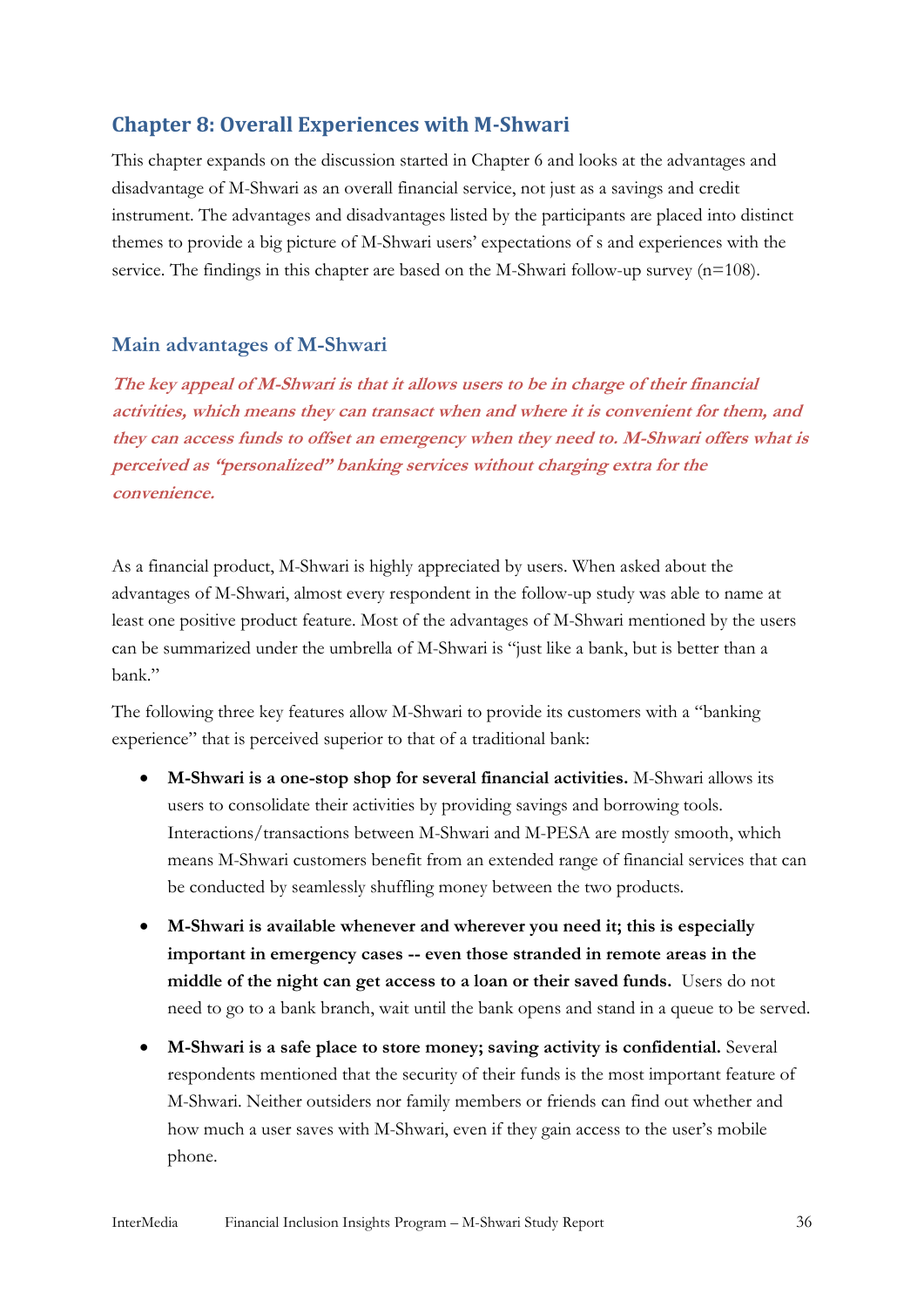One respondent mentioned that M-Shwari allows users to reduce social tension. Prior to using M-Shwari, the respondent had to ask friends and relatives for money when facing an emergency, and that in some cases posed a strain on the relationships for a variety of reasons. Now, the user can borrow from M-Shwari and keep all financial activities away from any social ties.

Several respondents mentioned that an M-Shwari loan was "cheaper" than a loan from a bank. However, the respondents were not in agreement on M-Shwari interest rates because a number of respondents thought an M-Shwari loan was in fact more expensive to take out than loans from other sources.

#### **Main disadvantages of M-Shwari**

## **Overall, there was very limited negative feedback about M-Shwari. The key disadvantages of the product had to do with the small loan amount and delays in loan delivery, which limits M-Shwari's ability to provide help in case of an emergency.**

There were fewer users who reported any negative features of M-Shwari compared with the number of users who had something positive to say about M-Shwari's features. The majority agreed that the product served their needs and did not require any improvement. Users who thought there was still room for improvement mainly complained about one of the following:

- **Connectivity between M-Shwari and M-PESA.** Some users felt that by signing up for M-Shwari they put themselves in a very vulnerable position. They feared, even though wrongfully, they were giving up control over their M-PESA accounts to the provider and enabling the provider to take money from their M-PESA accounts if they delay repaying their M-Shwari loans.
- **Users often experience delays in receiving M-Shwari loans.** While a one- to two-day delay between the time a loan is approved and the loan is released may not seem critical to the provider, for users who need money to prevent or address a crisis, this kind of delay means M-Shwari loses its relevance as a source for emergency support.
- **Low loan limits and short repayment periods limit M-Shwari's range of uses.** Quite a few users said that M-Shwari loans are too small for almost any application except for small emergencies or temporary problems with cash flow. While small loans are more manageable given the short repayment time, they do not accommodate longterm projects.
- **M-Shwari loans are easy to apply for and to receive; however, there is a temptation to borrow more/more frequently** than is needed and to spend money on unnecessary goods or services. A few respondents mentioned that borrowing from M-Shwari is so easy that there is no barrier to prevent them from over-borrowing.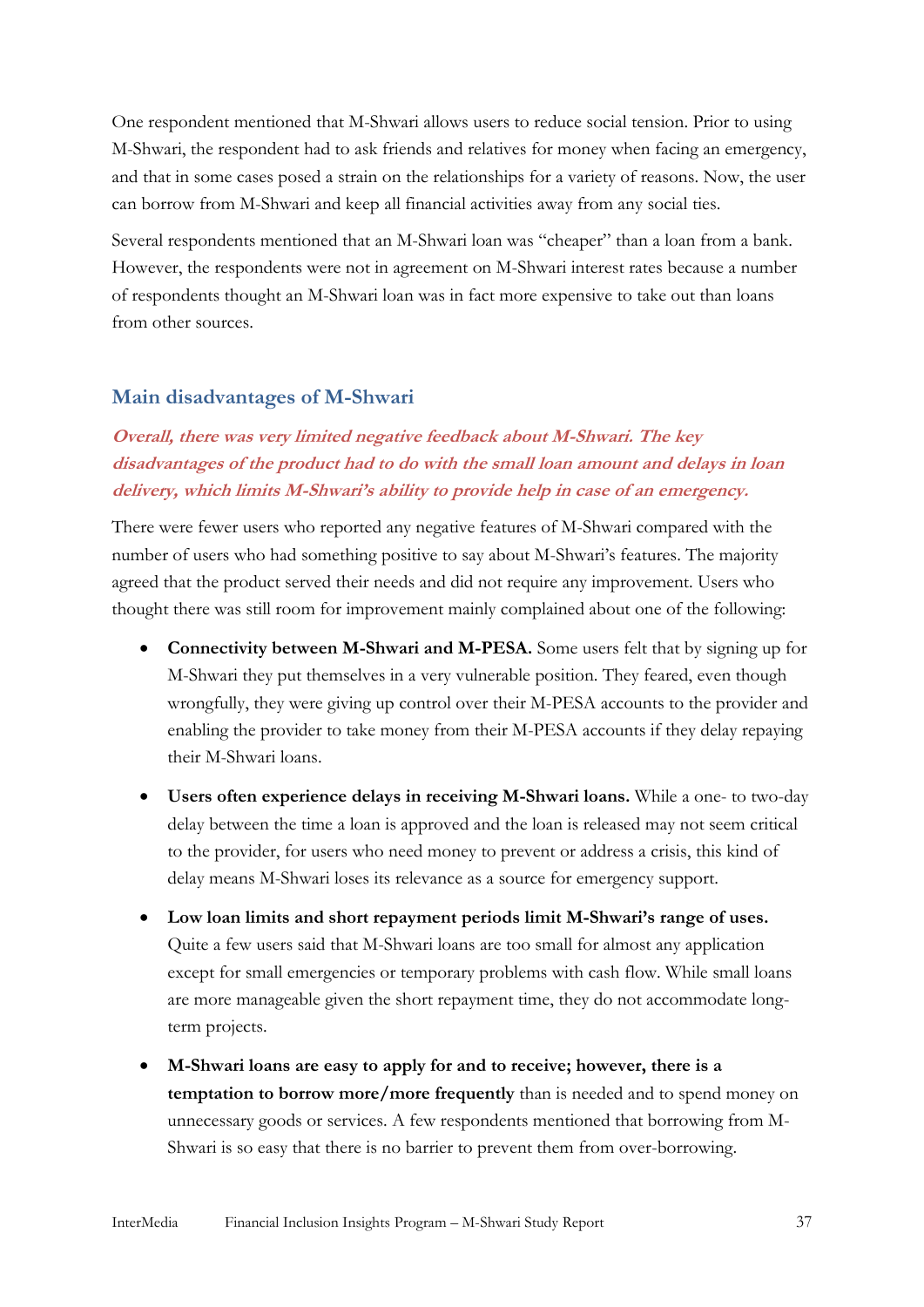A closer look at what some users listed as disadvantages are also listed as advantages by other users, in particular, the easy access to loans and the seamless link between M-Shwari and M-PESA.

These inconsistencies in what defines an advantage or a disadvantage among the users is likely due to the difference in the use of/exposure to different features of M-Shwari, different exposure to formal financial institutions, as well as the differences in user characteristics, as discussed in previous chapters.

#### **Suggestions for improving the M-Shwari user experience**

**Among the respondents who had some suggestions for improving M-Shwari, the majority wanted closer relations with the provider. They asked for more education about the product and guidance in repaying their loans on time.**

Very few respondents had suggestions for improving their experiences with M-Shwari beyond addressing existing disadvantages. However, among those who did provide suggestions for improving the user experience, at least half were expecting more comprehensive and more frequent engagement between users and the M-Shwari provider.

In particular, users suggested the provider organize more promotional campaigns to explain how M-Shwari works. They also wanted to see an active customer service effort to work with borrowers to help them develop a repayment plan and to initiate reminder calls about repayment deadlines.

Another group of M-Shwari users recommended the service separate itself from M-PESA to ensure better security of the money deposited by users. In particular, they wanted to have separate PIN codes for M-Shwari and M-PESA, and also be able to deposit money directly to M-Shwari, without having to transfer funds from M-PESA. However, none of these respondents said they want to lose the convenience of transferring money between the two services. In other words, they would like to be able to access M-Shwari directly without having to go through M-PESA, *in addition* to being able to access M-Shwari through M-PESA.